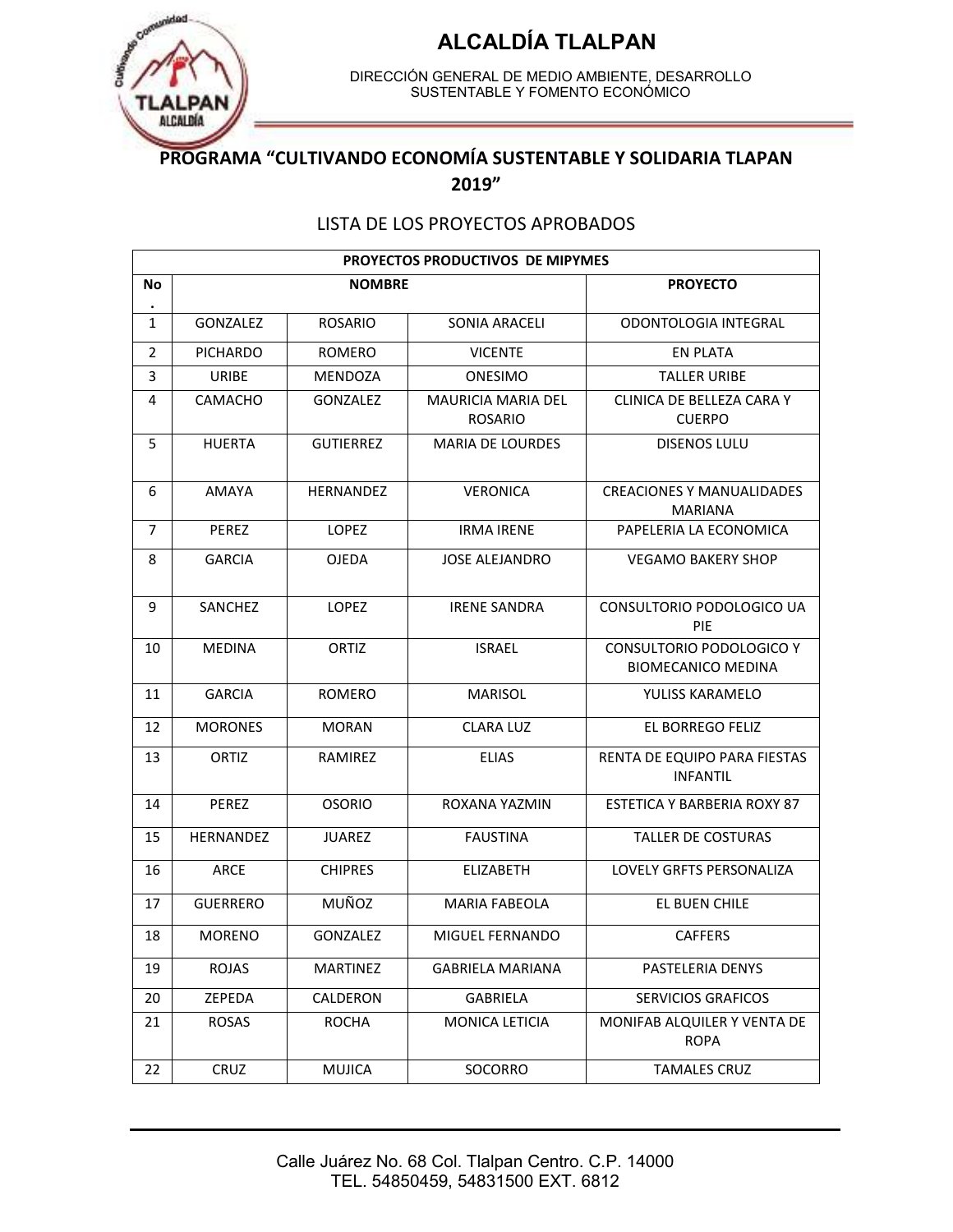

| 23 | <b>JAIMES</b>    | <b>BECERRIL</b>  | <b>MARISOL</b>          | <b>COLADOS EL CHACHA RENTA DE</b><br><b>TROMPO Y CIMBRA</b>           |
|----|------------------|------------------|-------------------------|-----------------------------------------------------------------------|
| 24 | <b>MARES</b>     | <b>PULIDO</b>    | HUMBERTO RICARDO        | RACE MOTO TALLER                                                      |
| 25 | <b>FIGUEROA</b>  | <b>TAPIA</b>     | <b>LETICIA</b>          | <b>ESKALA</b>                                                         |
| 26 | <b>FLORES</b>    | <b>GUILLEN</b>   | DIANA ALEJANDRA         | D FLORENCE MONTAJE DISENO<br>SOCIAL Y DECORACION CON<br><b>GLOBOS</b> |
| 27 | <b>DEGANTE</b>   | GONZALEZ         | YAZMIN YOSELIN          | <b>YOSENAILS</b>                                                      |
| 28 | CARDENAS         | <b>JOSE</b>      | <b>JOSEFA</b>           | <b>VENTA DE PAPAS FRITAS</b>                                          |
| 29 | SOLIS            | <b>ROBLERO</b>   | <b>JUMI GREIS</b>       | <b>CREMERIA VOLCANES</b>                                              |
| 30 | CRUZ             | <b>JIMENEZ</b>   | <b>GUADALUPE</b>        | <b>ANTOJITOS ALMA</b>                                                 |
| 31 | <b>ESCAMILLA</b> | <b>ROQUE</b>     | <b>MARIA DEL CARMEN</b> | PAPELERIA LAPIZITO                                                    |
| 32 | <b>GALLARDO</b>  | <b>ESTRADA</b>   | <b>KARINA</b>           | PAPELERIA PAO                                                         |
| 33 | <b>NUNEZ</b>     | <b>CUETO</b>     | <b>NANCY VERONICA</b>   | <b>ABARROTES PITBULL</b>                                              |
| 34 | PIEDRA           | <b>FLORES</b>    | <b>PRISCA</b>           | <b>CREACIONES SANTA PRISCA</b>                                        |
| 35 | <b>MACIAS</b>    | <b>MORENO</b>    | NORMA ANGELICA          | <b>BLANCOS MICHEL</b>                                                 |
| 36 | <b>TORRES</b>    | AMEZQUITA        | <b>MARIA DEL CARMEN</b> | <b>CREACIONES CAROL BLANCOS</b>                                       |
| 37 | <b>GARCIA</b>    | HERNANDEZ        | SARAHI GUADALUPE        | ZONA CREATIVA PUBLICIDAD                                              |
| 38 | BALBUENA         | CARDOSO          | <b>MARIA INES</b>       | ESTETICA MARIEE NAILS SPA                                             |
| 39 | ALMARAZ          | PERES            | CONSUELO                | <b>BLANCOS CONSUL</b>                                                 |
| 40 | GUZMAN           | HERNANDEZ        | <b>MICHAEL</b>          | ESTAMPANDO-T                                                          |
| 41 | GONZALEZ         | RODRIGUEZ        | NADYA                   | <b>ABARROTES SOSA</b>                                                 |
| 42 | PEREZ            | ANDRADE          | MARIA ESTELA            | <b>CREACIONES MIMY</b>                                                |
| 43 | SALINAS          | <b>MARTINEZ</b>  | <b>GABRIELA</b>         | <b>ZAPATERIA SAPITOS</b>                                              |
| 44 | CRUZ             | <b>BUENTELLO</b> | MIGUEL ANGEL            | <b>TLAPALERIA ELE</b>                                                 |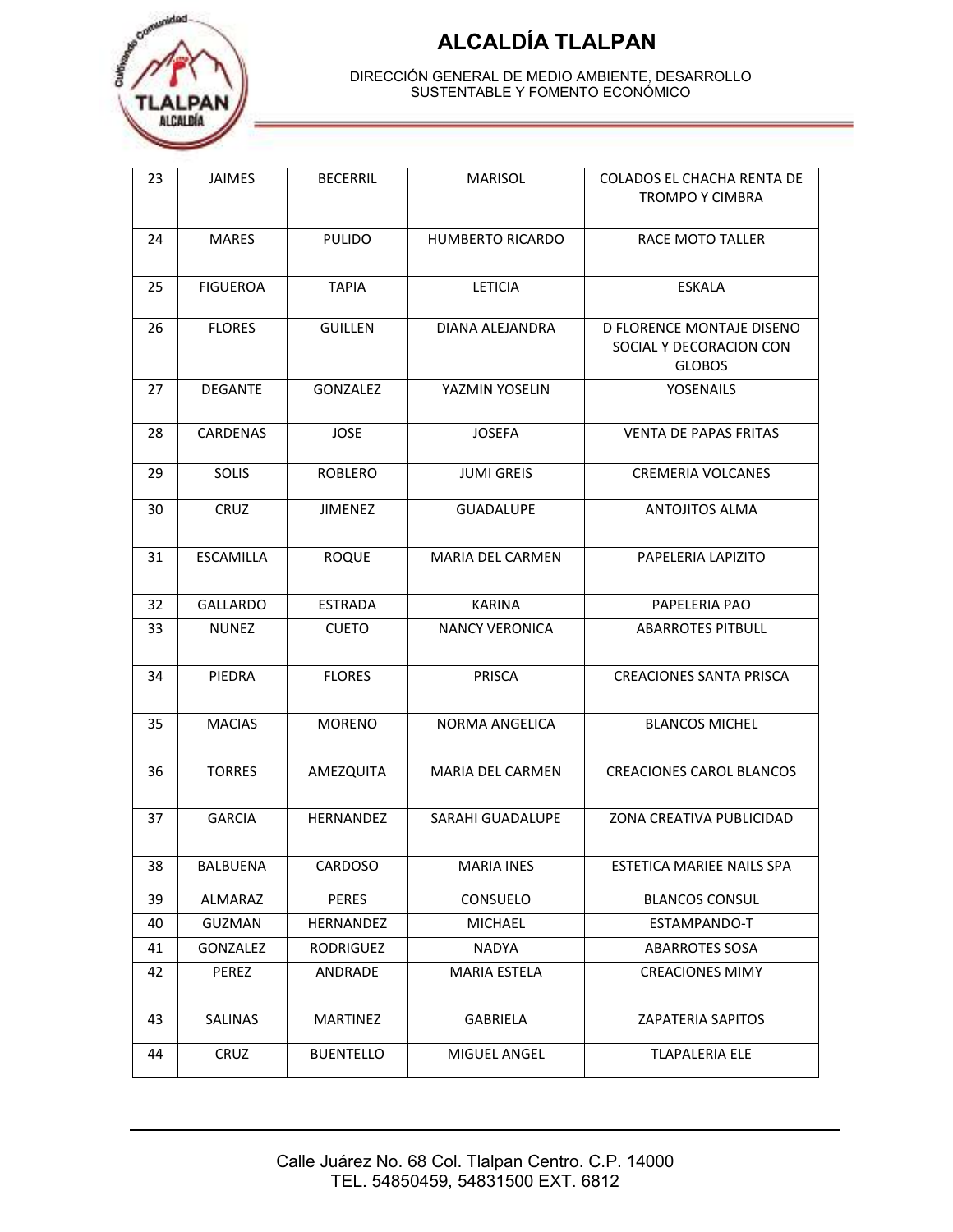

| 45 | <b>HERNANDEZ</b> | <b>HERNANDEZ</b> | ARACELI                     | PAPELERIA MATISA                                                   |
|----|------------------|------------------|-----------------------------|--------------------------------------------------------------------|
| 46 | <b>GARCIA</b>    | <b>GARCIA</b>    | <b>MIREYA</b>               | <b>ESTETICA MIREYA</b>                                             |
| 47 | <b>DORANTES</b>  | GAONA            | NORMA AMALIA                | <b>MAQUILA MAYUZ</b>                                               |
| 48 | <b>DIAZ</b>      | MIRANDA          | RAUL                        | <b>CEDRON ENERGIAS RENOVABLES</b>                                  |
| 49 | MALDONADO        | SANCHEZ          | SANTA MARIA ISABEL          | <b>ISA FITNESS</b>                                                 |
| 50 | RAMIREZ          | <b>VIDALS</b>    | <b>LEONOR</b>               | <b>ABARROTES JESSY</b>                                             |
| 51 | <b>GODINEZ</b>   | RAZO             | <b>JOSE LUIS</b>            | ALGO ART VARIEDAD                                                  |
| 52 | <b>CRUZ</b>      | <b>NOLASCO</b>   | <b>SOFIA</b>                | <b>CLUB DE NUTRICION</b>                                           |
| 53 | <b>GARCIA</b>    | <b>GARCIA</b>    | <b>JULITA</b>               | <b>TAQUERIA LOS APAEZ</b>                                          |
| 54 | <b>MADRID</b>    | PAJARO           | AMPARO                      | TAMALES MINIATURA LA<br><b>MEXICANA</b>                            |
| 55 | MEDEL            | <b>GOMEZ</b>     | <b>MARIEL ANAHI</b>         | <b>GRENACHIC BEAUTY BOUTIQUE</b>                                   |
| 56 | <b>FLORES</b>    | <b>BLAS</b>      | <b>MIRIAM AIDE</b>          | <b>IDEAS MIRI</b>                                                  |
| 57 | ALDANA           | <b>MARMOLEJO</b> | <b>MARIA GUADALUPE</b>      | SAYER SAN ANDRES                                                   |
| 58 | <b>RODRIGUEZ</b> | <b>DOMINGUEZ</b> | <b>BEATRIZ ERENDIRA</b>     | <b>CREACIONES BETY</b>                                             |
| 59 | <b>OLGUIN</b>    | SANTIAGO         | <b>VIRGINIA</b>             | BLANCOS Y COSTURA DE TODO                                          |
| 60 | GONZALEZ         | <b>GARCIA</b>    | ANGELICA                    | EL CORTIJO                                                         |
| 61 | <b>TAFOYA</b>    | <b>RUIZ</b>      | ADRIANA JUDITH              | <b>ESTETICA TENDENCIAS</b>                                         |
| 62 | <b>RUIZ</b>      | <b>CUEVAS</b>    | <b>DULCE MARIA</b>          | LA GOMITA                                                          |
| 63 | <b>DIAZ</b>      | PEREZ            | METZTLI MONICA              | <b>LOS CIPRECES</b>                                                |
| 64 | <b>GONZALEZ</b>  | CAMACHO          | <b>MARIA DE LOS ANGELES</b> | <b>BLANCOS DE MARY</b>                                             |
| 65 | <b>REYES</b>     | OLVERA           | SAMANTA                     | ESTETICA Y PELUQUERIA SAMY                                         |
| 66 | GUZMAN           | <b>QUISPE</b>    | <b>FIDEL</b>                | PROTOTIPO DE HIDROPONIA<br>SISTEMA FT (NUTRIENT FILM<br>TECHNIQUE) |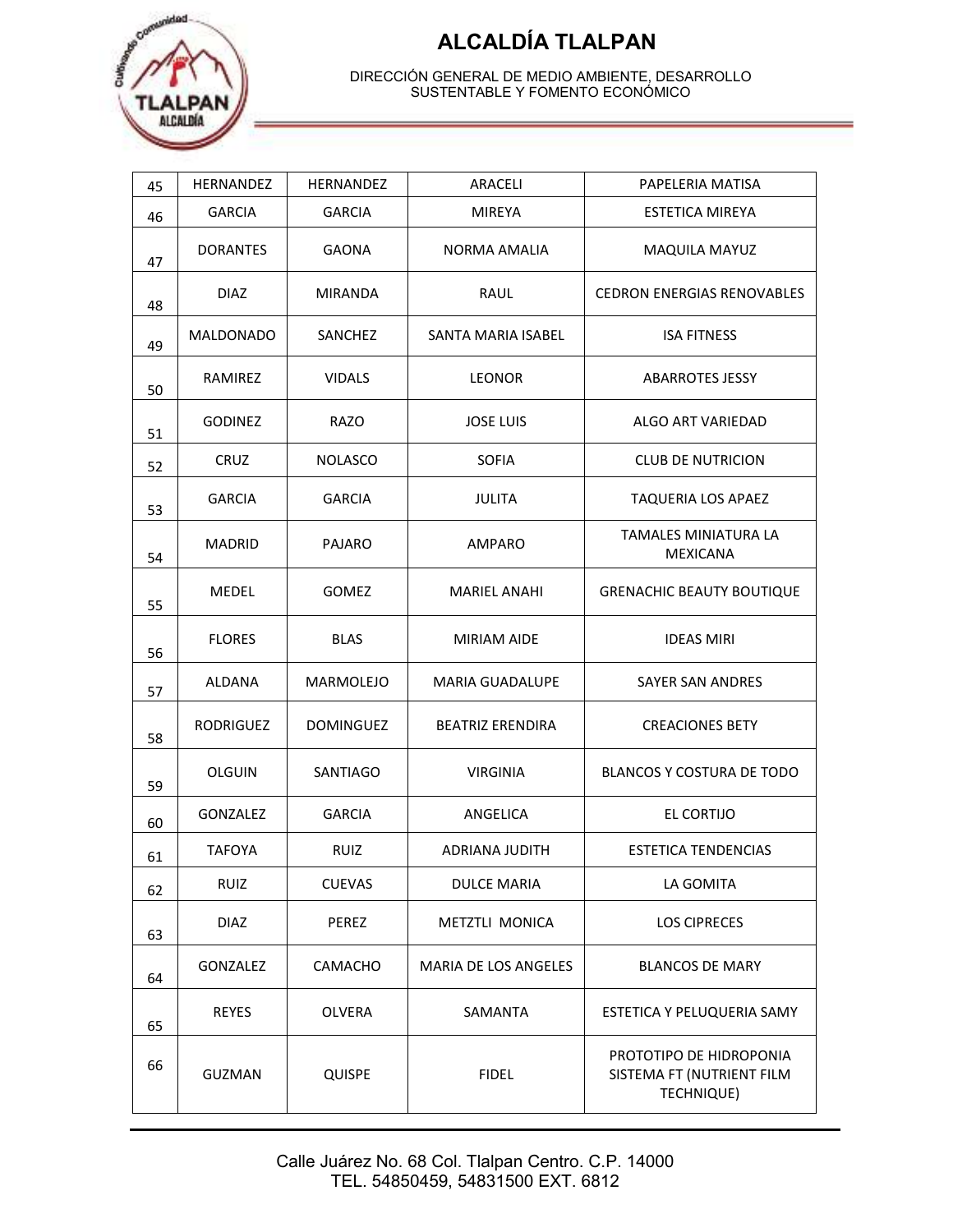

| 67 | SERRALDE         | MEJIA            | <b>IMELDA</b>            | ESTETICA UNISEX ALEX                           |
|----|------------------|------------------|--------------------------|------------------------------------------------|
| 68 | <b>FLORES</b>    | <b>JUAREZ</b>    | <b>OMAR</b>              | <b>TORTILLERIA DALIS</b>                       |
| 69 | <b>TOVAR</b>     | ORTEGA           | <b>TRINIDAD ISRAEL</b>   | <b>EMPRESA CONSTRUCTORA</b>                    |
| 70 |                  | HERNANDEZ        | <b>MARIA ISABEL</b>      | DELICIAS EN PAN                                |
| 71 | <b>DOMINGUEZ</b> | <b>CARRISOSA</b> | <b>LUIS JAVIER</b>       | <b>TORTILLERIA VOLCANES</b>                    |
| 72 | VALENCIA         | <b>JERONIMO</b>  | <b>AVIGAIN</b>           | CONSULTORIO MEDICO                             |
| 73 | CORONA           | <b>TORRES</b>    | <b>CYNTIA VIANEY</b>     | <b>DELICIAS FATY</b>                           |
| 74 | RAMIREZ          | <b>MIRANDA</b>   | <b>REMIGIO</b>           | <b>JARDINERIA RAMVEL</b>                       |
| 75 | PEREZ            | GONZALEZ         | MIGUEL ANGEL             | <b>SERVICIO PEREZ</b><br>VULCANIZADORA         |
| 76 | <b>HERRERA</b>   | <b>CONTRERAS</b> | <b>BARBARA</b>           | PAPELERIA E INTERNET BARBY                     |
| 77 | <b>ALCANTARA</b> | <b>ROJAS</b>     | <b>GIOVANA GUADALUPE</b> | <b>FLORENTI</b>                                |
| 78 | <b>MEDINA</b>    | <b>GARCIA</b>    | ARELY                    | ARELY GARCIA MAKE-UP<br><b>STUDIO</b>          |
| 79 | <b>TORRES</b>    | <b>HERRERA</b>   | <b>CLAUDIA IVETTE</b>    | ESTETICA "BONITA" Y UÑAS                       |
| 80 | <b>SILVA</b>     | <b>GONZALEZ</b>  | RAQUEL                   | CHOCO ZAMM                                     |
| 81 | CRUZ             | GOMEZ            | SILVIA                   | LA COCINA DE GABY                              |
| 82 | <b>BUSTOS</b>    | HERNANDEZ        | <b>EUDELIA</b>           | PAPELERIA                                      |
| 83 | <b>MARTINEZ</b>  | <b>CHAVERO</b>   | <b>MARTHA</b>            | "XIMEUA" LEVANTATE, RESPIRA<br><b>Y SONRIE</b> |
| 84 | GUZMAN           | AGUIRRE          | ROSALINDA                | CONSULTORIO DENTAL-<br><b>IMAGEN Y SALUD</b>   |
| 85 | <b>GUTIERREZ</b> | GONZALEZ         | <b>MARIA</b>             | <b>BLANCOS MARY TERE</b>                       |
| 86 | <b>ROMERO</b>    | SANCHEZ          | <b>LETICIA</b>           | RECAUDERIA Y ABARROTES<br>"DAMAYANI"           |
| 87 | <b>FUENTES</b>   | <b>TORRES</b>    | YOLANDA                  | LA COCINA DE DOÑA YOLIS                        |
| 88 | APAEZ            | <b>GARCIA</b>    | <b>ELOISA</b>            | ALQUILADORA LOS ANGELES                        |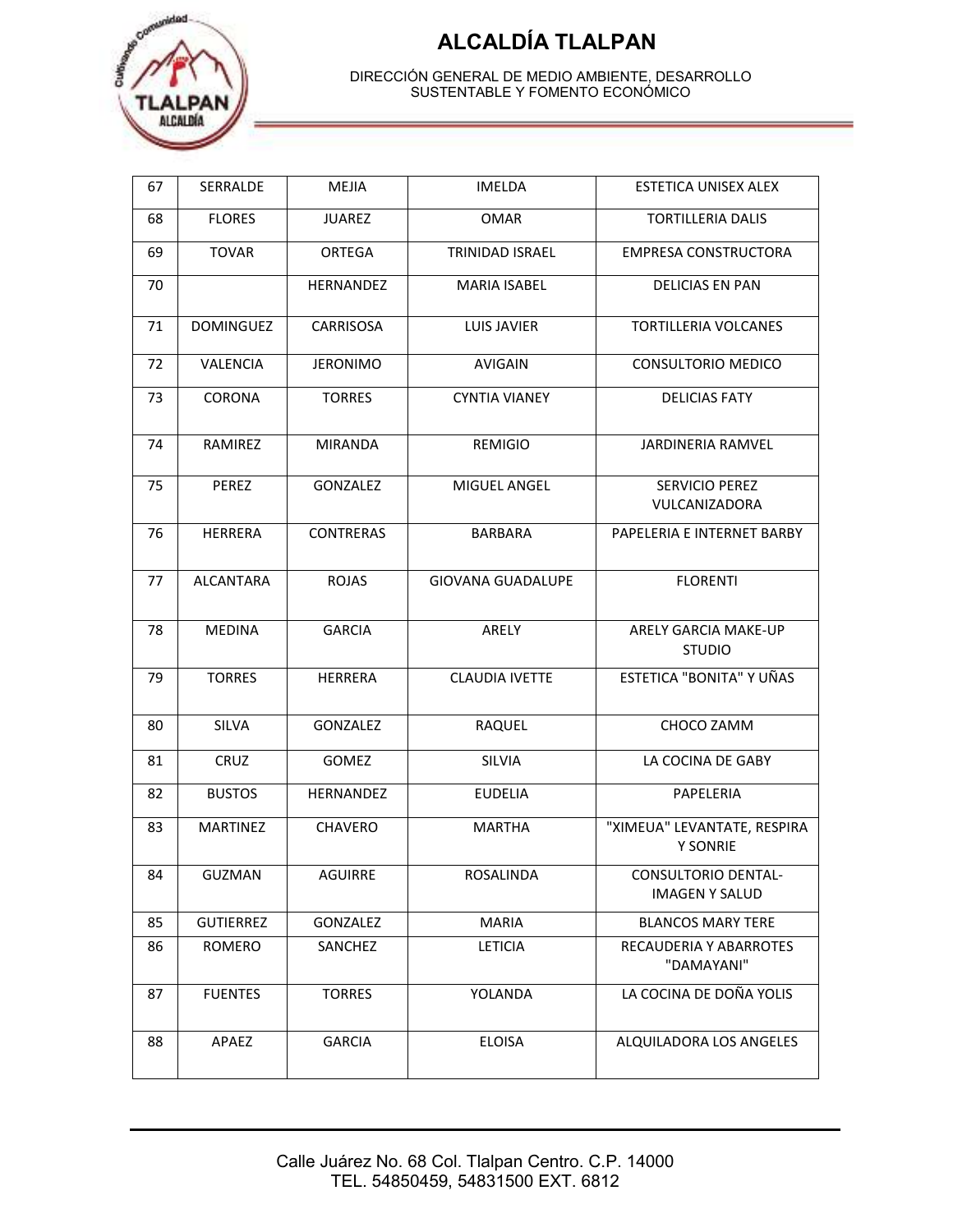

| 89  | <b>BALTAZAR</b>  | <b>MAURICIO</b>  | <b>MARTIN RUBEN</b>   | BALTALUM UN MARCO<br>DIFERENTE                    |
|-----|------------------|------------------|-----------------------|---------------------------------------------------|
| 90  | GONZALEZ         | <b>GUTIERREZ</b> | MINERVA REYNA         | <b>NAASH CHOCOLATE</b>                            |
| 91  | <b>NAVA</b>      | HERNANDEZ        | <b>REYNA</b>          | <b>COMPOSTURAS REYNA</b>                          |
| 92  | DE GANTE         | <b>LOPEZ</b>     | <b>MARIA ESTHER</b>   | HORIZONTE NUEVO DISENO DE<br><b>BLANCOS</b>       |
| 93  | <b>GUTIERREZ</b> | <b>GARCIA</b>    | <b>MARTIN</b>         | <b>MISTER LINCOLN</b>                             |
| 94  | <b>LOPEZ</b>     | ARREOLA          | J SALVADOR            | PESCADOS Y MARISCOS                               |
| 95  | <b>JUAREZ</b>    | LORENZO          | <b>JULIO CESAR</b>    | MUEBLES JULIO                                     |
| 96  | <b>RENDON</b>    | <b>CAPULA</b>    | <b>FERNANDO ANGEL</b> | ACADEMIA DE MUSICA ARP                            |
| 97  | DE LA LUZ        | <b>JIMENEZ</b>   | EDGAR ALEJANDRO       | <b>HERRERIA D'PEXA SPORT</b>                      |
| 98  | LOPEZ            | <b>SERVIN</b>    | <b>MYRNA ALICIA</b>   | <b>CERAMICA MILI SERVIN</b>                       |
| 99  | CASTILLO         | ORDAZ            | ADRIANA               | <b>FONDA LA PERLA</b>                             |
| 100 | RODRIGUEZ        | LUNA             | MERARI                | <b>ESTETICA DANKALV</b>                           |
| 101 | <b>GARCIA</b>    | VAZQUEZ          | <b>VICTOR MANUEL</b>  | <b>INGENIERIA AUTOMOTRIZ</b><br><b>VICTOR MAY</b> |
| 102 | <b>APOLONIO</b>  | <b>SILVA</b>     | <b>PEDRO</b>          | APOLONIO-SER-DE<br><b>CONSTRUCCION</b>            |
| 103 | <b>RIVERA</b>    | <b>GARCIA</b>    | MARCOS JOEL           | <b>ESTUDIO FOTOGRAFICO RIVERA</b>                 |
| 104 | VAZQUEZ          | DE LA LUZ        | <b>LEONEL ISMAEL</b>  | <b>LIOX</b>                                       |
| 105 | CRUZ             | CRUZ             | <b>CATALINA</b>       | <b>COMPOSTURAS Y AJUSTES DE</b><br><b>ROPA</b>    |
| 106 | GARDUÑO          | SANCHEZ          | OFELIA                | PRODUCTOS DE BELLEZA                              |
| 107 | SOLANO           | MEZA             | <b>XOCHITL ANDREA</b> | ANDRE VALEN REPOSTERIA                            |
| 108 | <b>ABUNDIZ</b>   | CARMONA          | <b>HECTOR ANGEL</b>   | <b>COSTURAS ABELITOS</b>                          |
| 109 | <b>TORRES</b>    | <b>AVILA</b>     | IRMA                  | <b>TAQUERIA BETO</b>                              |
| 110 | <b>COLINDRES</b> | <b>CONTRERAS</b> | MARIA LUCIA           | <b>JUGOS Y LICUADOS CHIA</b>                      |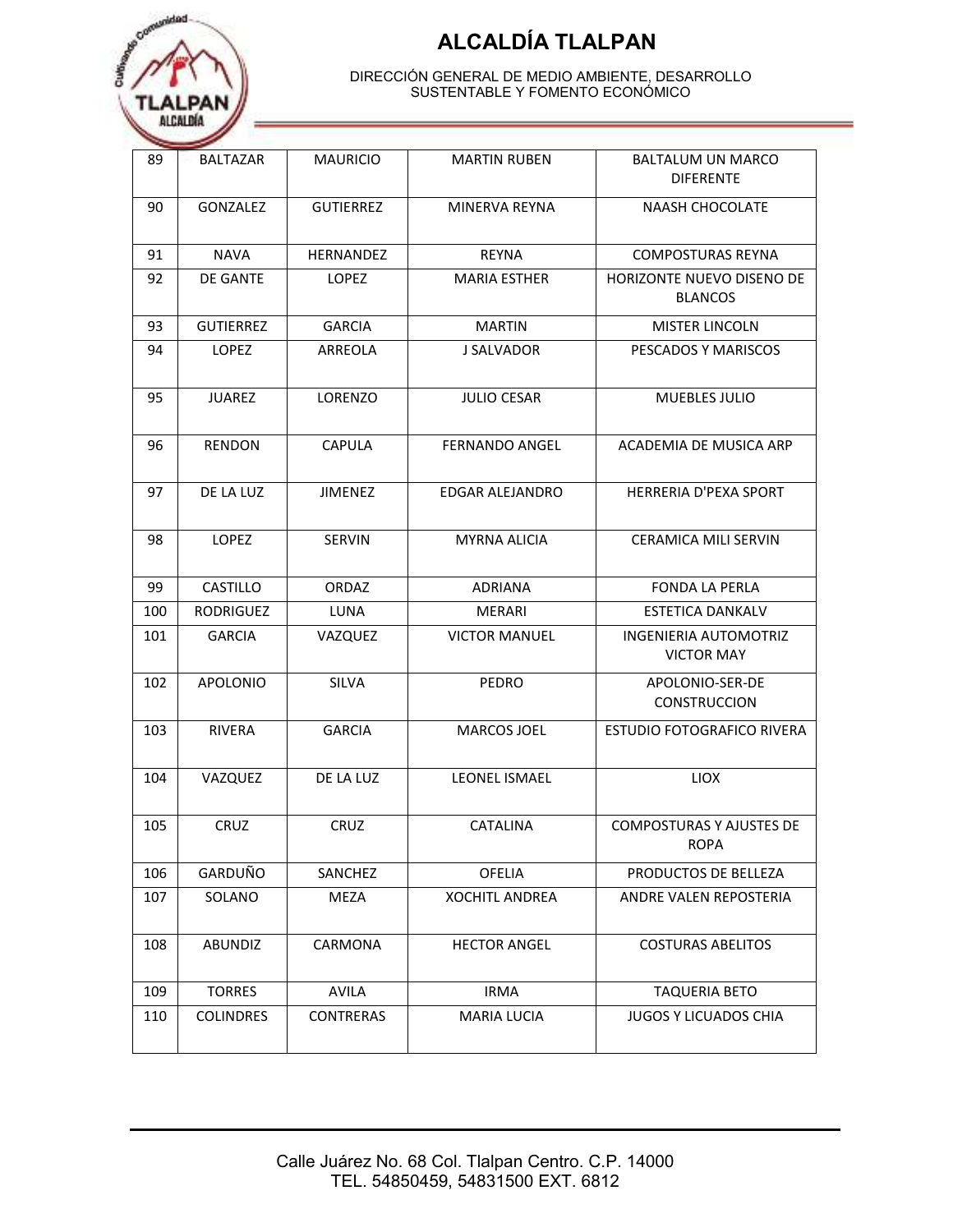

| 111 | <b>BALTAZAR</b> | <b>JUAREZ</b>   | <b>MARIA LUISA PATROCINIA</b> | <b>CREACIONES MALU</b>                                        |
|-----|-----------------|-----------------|-------------------------------|---------------------------------------------------------------|
|     |                 |                 |                               |                                                               |
|     |                 |                 |                               |                                                               |
| 112 | PEREZ           | SALAZAR         | <b>JUAN ANGEL</b>             | SERIGRAFIA EL ANGEL                                           |
|     |                 |                 |                               |                                                               |
| 113 | <b>CHAVEZ</b>   | RANGEL          | <b>MARIO</b>                  | REFACCIONES LA 16                                             |
| 114 | RAMIREZ         | <b>ESPEJEL</b>  | <b>MARTHA ELENA</b>           | <b>CHOCOTENTEMPIE</b>                                         |
| 115 | COPADO          | <b>GUERRERO</b> | CLAUDIA                       | MANUALIDADES Y RECICLAJE                                      |
| 116 | <b>MIRANDA</b>  | <b>GARCIA</b>   | YURIRIA                       | PAPELERIA Y REGALOS DANY                                      |
| 117 | QUEZADA         | ORTIZ           | <b>BENITA</b>                 | LA PUNTADA FELIZ                                              |
| 118 | VELAZQUEZ       | <b>MONTOYA</b>  | YOLANDA                       | PAPELERIA GARY                                                |
| 119 | <b>COLIN</b>    | <b>BELTRAN</b>  | <b>SINECIO</b>                | <b>NEW BM</b>                                                 |
| 120 | RAMIREZ         | <b>MARTINEZ</b> | LAURA                         | <b>ABARROTES NOAH</b>                                         |
| 121 | ARRIAGA         | <b>REYNA</b>    | <b>CESAR HUMBERTO</b>         | AISLINN RENTA DE JUEGOS<br><b>INFLABLES</b>                   |
| 122 | <b>FLORES</b>   | <b>ACOSTA</b>   | <b>VERONICA</b>               | <b>ANTOJITOS TOPI</b>                                         |
| 123 | <b>ROMERO</b>   | <b>NAVA</b>     | <b>NADIA</b>                  | <b>DECORACION Y</b><br>PERSONALIZACION PARA<br><b>EVENTOS</b> |
| 124 | <b>BALTAZAR</b> | RODRIGUEZ       | <b>BERENICE</b>               | <b>IMPRESIONES CARDAN</b>                                     |
| 125 | VELAZQUEZ       | <b>AYALA</b>    | <b>ADRIANA NOEMI</b>          | PLANCHA - SECA                                                |
| 126 | <b>GARCIA</b>   | MOYA            | DANIELA                       | NAIL DESIGN DANY'S                                            |
| 127 | <b>MARTINEZ</b> | GONZALEZ        | YOLANDA                       | POSTRES DE AMOR                                               |
| 128 | PEREZ           | <b>RIVAS</b>    | ARMANDO                       | <b>HERRERIA PEREZ</b>                                         |
| 129 | CARDENAS        | MEJIA           | GABRIELA                      | <b>GALA BOUTIQUE</b>                                          |
| 130 | <b>FLORES</b>   | ROMERO          | <b>MAYRA</b>                  | <b>CYBER MAY</b>                                              |
| 131 | OLVERA          | <b>OSNAYA</b>   | <b>MARIO ALBERTO</b>          | <b>FOUR PRINT</b>                                             |
| 132 | LUNA            | LOPEZ           | ANA MARIA                     | SEI, SERVICIOS EDITORIALES<br><b>INDEPENDIENTES</b>           |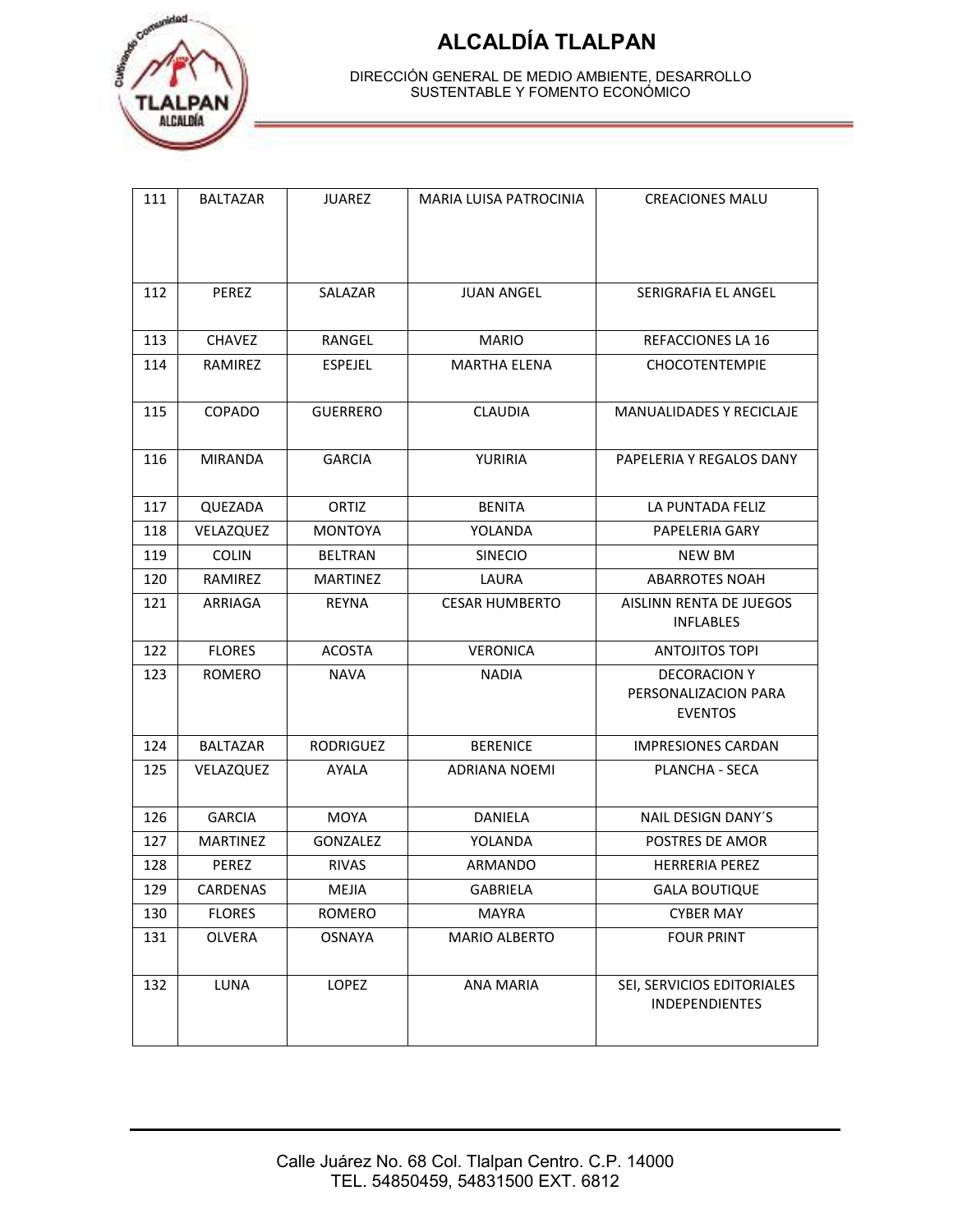

| 133 | RAMIREZ          | <b>GARFIAS</b>   | <b>LIBERTAD</b>                     | SURIANA, ARTE POPULAR Y                     |
|-----|------------------|------------------|-------------------------------------|---------------------------------------------|
|     |                  |                  |                                     | PRODUCTOS ARTESANALES                       |
| 134 | HERNANDEZ        | <b>GARCIA</b>    | <b>RAMON KEVIN</b>                  | <b>MY CHARM</b>                             |
|     |                  |                  |                                     |                                             |
| 135 | <b>FLORES</b>    | <b>GOMEZ</b>     | <b>JOSE MIGUEL</b>                  | <b>ABARROTES CHAPULTEPEC</b>                |
|     |                  |                  |                                     |                                             |
| 136 | <b>LUNA</b>      | <b>CONTRERAS</b> | <b>ROCIO</b>                        | LA CASA DEL ARBOL CREPAS,                   |
|     |                  |                  |                                     | <b>TORTAS Y ALGO MAS</b>                    |
|     |                  |                  |                                     |                                             |
| 137 | <b>DIAZ</b>      | <b>ALVAREZ</b>   | <b>MA CONSEPCION</b>                | <b>COSTURA FACIL</b>                        |
| 138 | <b>MORALES</b>   | ALCANTARA        | <b>VASTY CAROLINA</b>               | CAROL MORALES SALON Y                       |
|     |                  |                  |                                     | <b>MICROPIGMENTACION</b>                    |
| 139 | SANCHEZ          | <b>MENDEZ</b>    | YAJAIRA MIRIAN                      | THE WORLD OF NAILS BY                       |
|     |                  |                  |                                     | YAJAIRA                                     |
| 140 | PEREZ            | CASTILLO         | <b>ALICIA</b>                       | <b>MODISTA ALIS</b>                         |
| 141 | LEYVA            | ANDRADE          | <b>TERESA</b>                       | <b>ABARROTES JIMMY</b>                      |
| 142 | <b>TOVAR</b>     | <b>MUNOZ</b>     | <b>LUCIA</b>                        | ALQUILADORA LOPEZ E                         |
|     |                  |                  |                                     | <b>INFLABLES PRINCES</b>                    |
| 143 | <b>LOPEZ</b>     | <b>RODRIGUEZ</b> | <b>NOLBERTA</b>                     | <b>ALE</b>                                  |
| 144 | <b>MARTINEZ</b>  | ALVARADO         | IRMA ALEJANDRA                      | <b>DESAYUNOS ALESSITA</b>                   |
|     |                  |                  |                                     |                                             |
| 145 | <b>MEGIA</b>     | <b>HENRIQUEZ</b> | <b>MANUEL ANTONIO</b>               | <b>TLAPALERIA NAOMI</b>                     |
|     |                  |                  |                                     |                                             |
| 146 | CARRILLO         | MENDOZA          | LUCERO                              | <b>TORTILU</b>                              |
| 147 | HERNANDEZ        | <b>PEREZ</b>     | <b>TERESA</b>                       | <b>ESTETICA TERE</b>                        |
| 148 | SANDOVAL         | <b>OCARANZA</b>  | <b>PATRICIA</b>                     | PAPELERIA ARMIN                             |
| 149 | <b>RIVERA</b>    | <b>AGUILAR</b>   | <b>CARMEN</b>                       | ROPA DE DEPORTES<br><b>ESCOLARES CARMEN</b> |
|     |                  |                  |                                     |                                             |
| 150 | ARCIGA           | SOLORIO          | OLGA                                | POLLERIA LA ESQUINITA                       |
| 151 | SALAS            | MORALES          | ALEJANDRA MARIA DEL<br><b>ROCIO</b> | <b>BABIDY BU</b>                            |
|     |                  |                  |                                     |                                             |
| 152 | PINEDA           | LUNA             | MARIA ISABEL                        | ESTETICA ISA                                |
|     |                  |                  |                                     |                                             |
| 153 | <b>CONTRERAS</b> | CABALLERO        | CLAUDIA SILVIA                      | TIERRA NEGRA CERAMICA                       |
|     |                  |                  |                                     |                                             |
| 154 | RANGEL           | <b>GOMEZ</b>     | <b>IVAN</b>                         | <b>REDPRO</b>                               |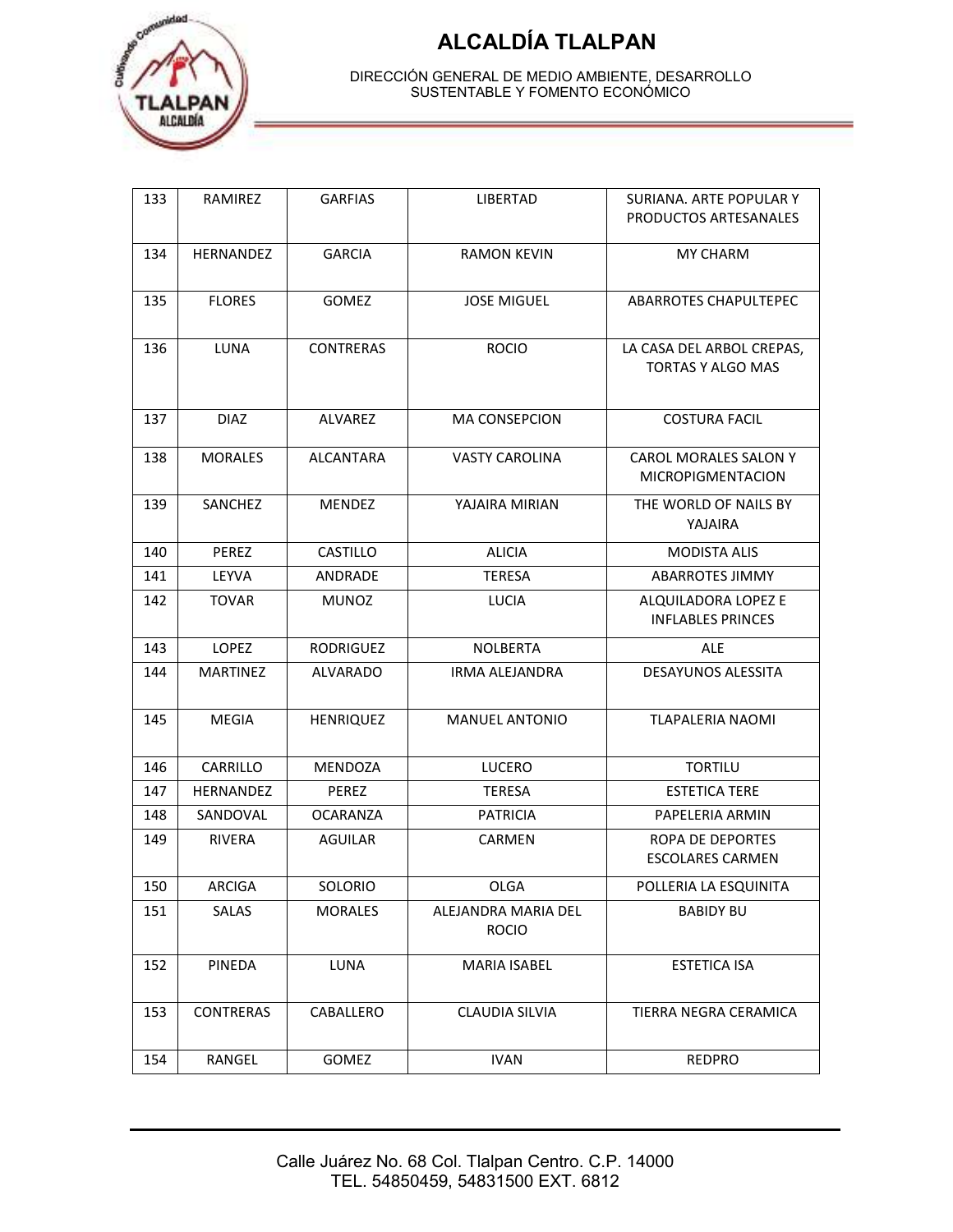

| 155 | MENDOZA          | OLMEDO           | <b>FABIOLA</b>         | <b>CONFECCIONES DE PRENDAS</b><br><b>FABY</b> |
|-----|------------------|------------------|------------------------|-----------------------------------------------|
| 156 | <b>REYES</b>     | <b>GARCIA</b>    | PEDRO PABLO            | PAPELERIA LAURA                               |
| 157 | <b>GARCIA</b>    | <b>OSNAYA</b>    | <b>JOSEFINA</b>        | SALSA Y LASAÑA VOLENTIERI                     |
| 158 | ORDAZ            | CARBAJAL         | <b>JANET</b>           | SUBLIMAJ SUBLIMACIONES                        |
| 159 | CONRADO          | <b>REYES</b>     | <b>CARLOS MANUEL</b>   | <b>AQUILES</b>                                |
| 160 | GOMEZ            | SALAZAR          | <b>SERGIO</b>          | UNIFORMES INDUSTRIALES<br><b>COSETTE</b>      |
| 161 | <b>CONTRERAS</b> | MANRIQUE         | <b>GABRIELA</b>        | CHIKIS (PAPELERIA)                            |
| 162 | <b>FLORES</b>    | <b>CONSUELOS</b> | ALDO                   | DIGITAL VIDEO SOLUTIONS                       |
| 163 | MAGALLANES       | PEREZ            | <b>AGRIPINA</b>        | <b>SASTRE PINA</b>                            |
| 164 | <b>MATA</b>      | <b>MARTINEZ</b>  | <b>MARIA GUADALUPE</b> | MISCELANEA "ANGELITA"                         |
| 165 | <b>AGUILAR</b>   | <b>AVILA</b>     | <b>ROGELIO</b>         | <b>HERRERIA AGUILAR</b>                       |
| 166 | <b>LOPEZ</b>     | <b>BOCANEGRA</b> | MAYRA ELIZABETH        | <b>TACOS DE GUISADO MAIRE</b>                 |
| 167 | <b>CHAVEZ</b>    | ANDRADE          | SERGIO OCTAVIO         | REPARADORA DE CALZADO<br><b>CHAVEZ</b>        |
| 168 | <b>MORALES</b>   | <b>MARTINEZ</b>  | <b>JULIO</b>           | SERVICIO AUTOMOTRIZ<br><b>MORALES</b>         |
| 169 | <b>GARCIA</b>    | <b>CRUZ</b>      | <b>MARIA DEL ROCIO</b> | <b>TEJIDOS ROCY</b>                           |
| 170 | <b>ROMERO</b>    | CARRERA          | MIGUEL ANGEL           | ALQUILADORA REGINA<br><b>ROMERO</b>           |
| 171 | <b>JIMENEZ</b>   | <b>ACOSTA</b>    | <b>FLOR VERONICA</b>   | <b>GOMA, PAPEL Y TIJERAS</b>                  |
| 172 | <b>TORRES</b>    | <b>TORRES</b>    | <b>JOSE</b>            | FUNERALES TORRES RUIZ                         |
| 173 | MARAVILLA        | CAMPILLO         | <b>JUAN CARLOS</b>     | LA ALEGRIA DEL SABER                          |
| 174 | GASPAR           | LOPEZ            | MARIA ANTONIETA        | PAPELERIA SPEEDY                              |
| 175 | CHACHA           | APARICIO         | SARAI                  | EXPENDIO DE PAN EL MANA                       |
| 176 | NAJERA           | <b>MARTINEZ</b>  | <b>VIRGINIA</b>        | <b>DULCERIA VICKY</b>                         |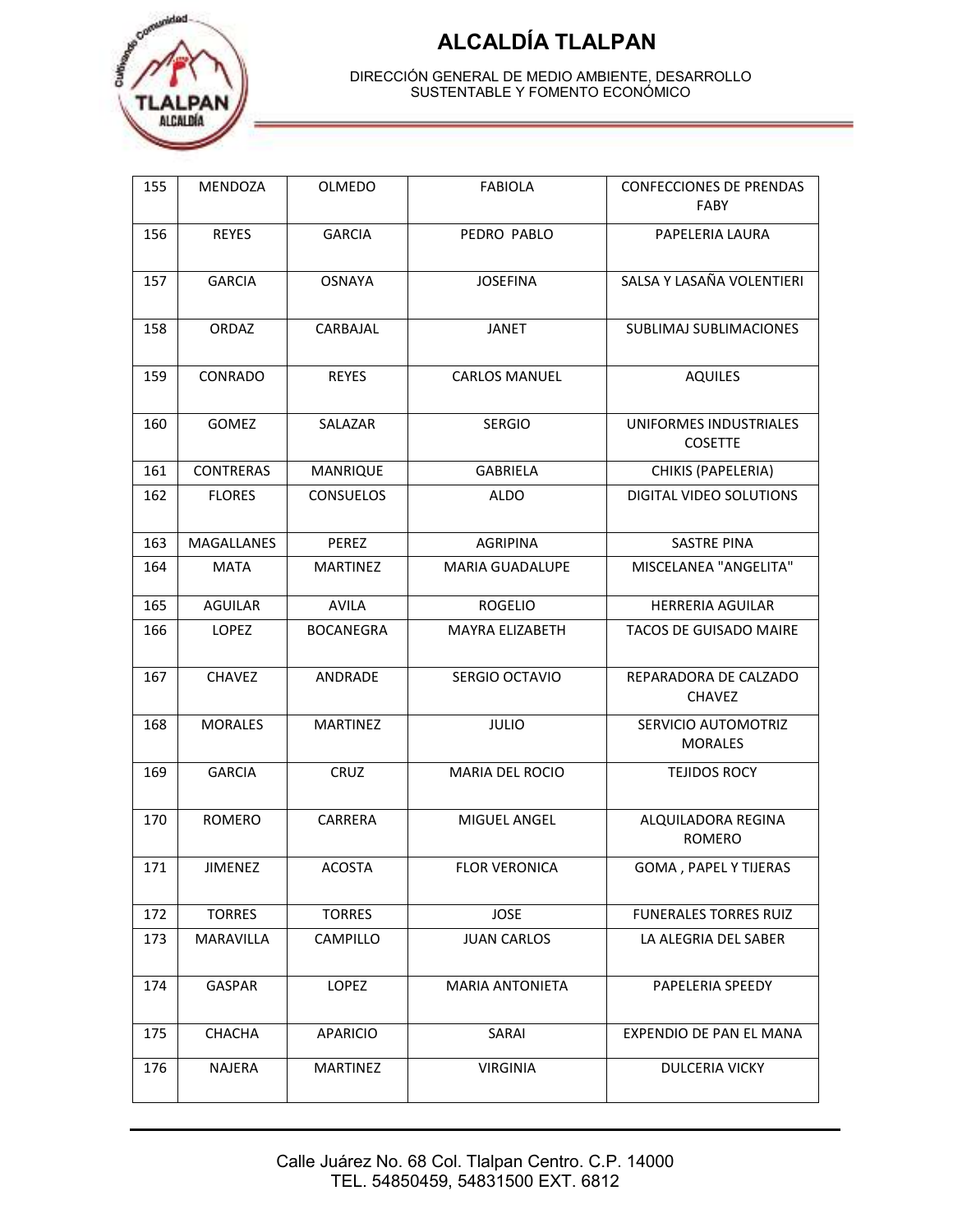

| 177 | <b>RODRIGUEZ</b> | ROMERO           | ARTURO DE JESUS         | ACASICO MEDICAL                                          |
|-----|------------------|------------------|-------------------------|----------------------------------------------------------|
| 178 | <b>RUEDA</b>     | <b>SANTOS</b>    | <b>VICENTE DE PAUL</b>  | <b>MADERART</b>                                          |
| 179 | <b>GOMEZ</b>     | <b>CAMPOS</b>    | <b>ROBERTO CARLOS</b>   | ¿YA TOPASTE EL PASTE? Y<br>PASTES PIZZAS                 |
| 180 | <b>BECERRA</b>   | <b>RODRIGUEZ</b> | <b>MARIO FRANCISCO</b>  | <b>GIO UNDERWEAR</b>                                     |
| 181 | CAMACHO          | SANCHEZ          | <b>DAMIAN</b>           | LIBRERÍA Y PAPELERIA SIGLO<br>XXI                        |
| 182 | <b>RIVAS</b>     | <b>SILVA</b>     | <b>MARCELA PATRICIA</b> | LOS NIÑOS                                                |
| 183 | <b>ROBLES</b>    | PEREZ            | <b>MARIA</b>            | <b>LA PASADITA</b>                                       |
| 184 | <b>GONZALEZ</b>  | <b>ANDRES</b>    | <b>EDITH</b>            | PAPELERIA Y REGALOS LA<br><b>CASITA DEL REMATE</b>       |
| 185 | DE ITA           | <b>MORENO</b>    | RODOLFO ISMAEL          | <b>DE ITALUMINIO</b>                                     |
| 186 | <b>ESTRADA</b>   | <b>LOPEZ</b>     | <b>JOSE LUIS</b>        | <b>ABARROTES Y CREMERIA LOS</b><br><b>TRES GIRASOLES</b> |
| 187 | ORTIZ            | <b>GARCIA</b>    | YURELI AMAIRANI         | <b>YURI NAILS</b>                                        |
| 188 | <b>LITA</b>      | <b>CRUZ</b>      | <b>JOSE LUIS</b>        | SISTEMAS LITA                                            |
| 189 | VAZQUEZ          | ZALDIVAR         | <b>MARIA DE LOURDES</b> | <b>CREMERIA LULU</b>                                     |
| 190 | <b>BOLAÑOS</b>   | VALENCIA         | <b>NOEMI</b>            | LOS ABUELITOS                                            |
| 191 | <b>MARTINEZ</b>  | <b>LOPEZ</b>     | <b>ISABEL MARICRUZ</b>  | MARISQUERIA EL<br>CAMARONCITO                            |
| 192 | <b>PEREZ</b>     | SALAZAR          | <b>VIRGINIA</b>         | EMPODERANDO A LA MUJER                                   |
| 193 | ZARATE           | ZUÑIGA           | ANA LAURA               | EL BANANO                                                |
| 194 | MARQUEZ          | LABRADOR         | SUSANA                  | ABARROTES LUNA AZUL                                      |
| 195 | <b>JIMENEZ</b>   | <b>JIMENEZ</b>   | LUCERO ALONDRA          | <b>ATENCION DENTAL</b>                                   |
| 196 | DE LA CRUZ       | RAMIREZ          | <b>MARIA GUADALUPE</b>  | <b>COMPOSTURAS LUPITA</b>                                |
| 197 | <b>MAYA</b>      | PEREZ            | <b>MARIA FELIX</b>      | PAPELERIA AGUILA Y SOL                                   |
| 198 | SANDOVAL         | <b>TAPIA</b>     | MARIA DE LA LUZ         | MARY SANPLANCHADURIA                                     |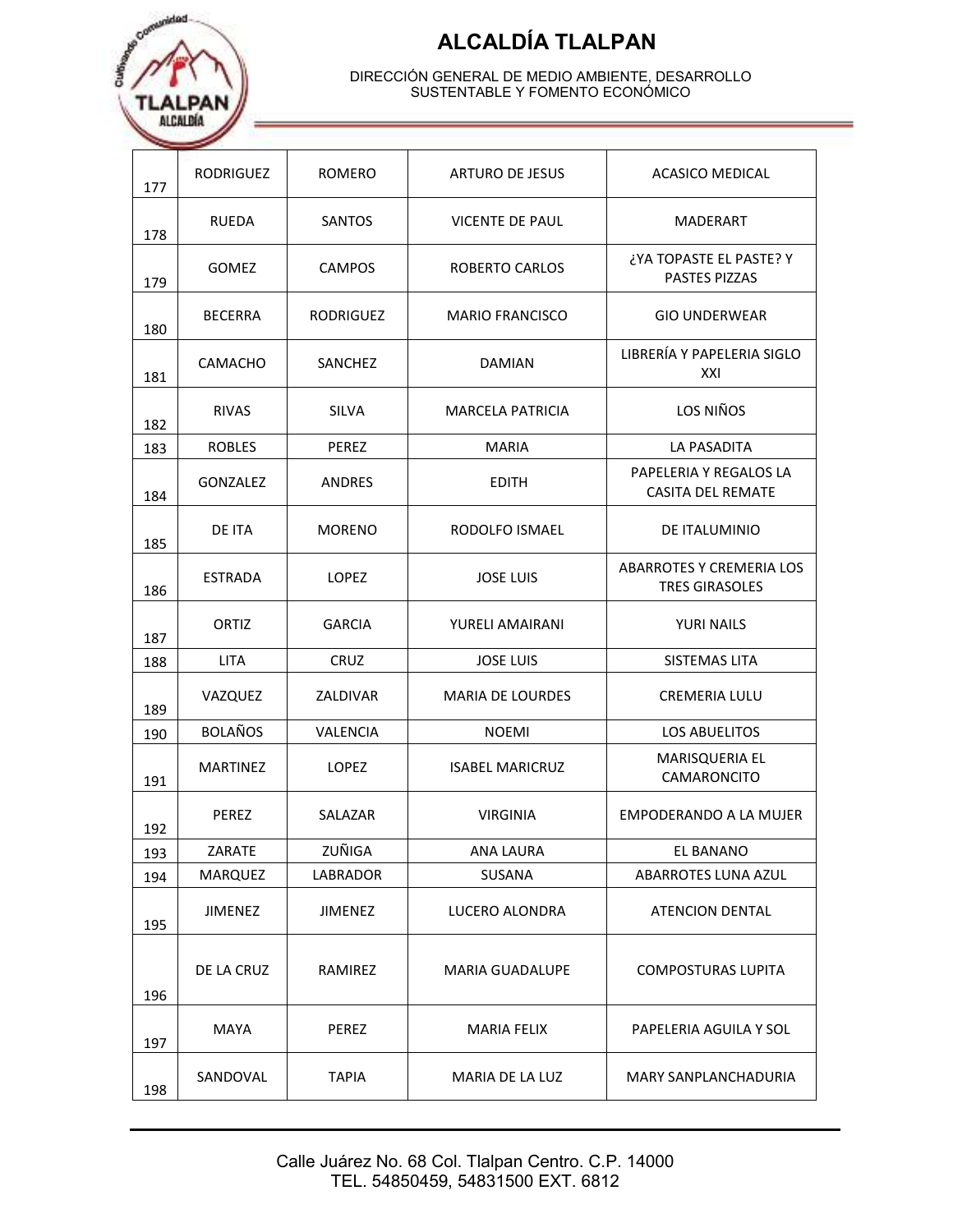

| 199 | <b>PENA</b>     | <b>MEDINA</b>    | <b>GABRIEL BERNARDO</b> | <b>INTERNET KLUSTER .COM</b>                                     |
|-----|-----------------|------------------|-------------------------|------------------------------------------------------------------|
| 200 | <b>CRUZ</b>     | <b>TORRES</b>    | <b>GRACIELA</b>         | <b>MAQUILA CHELITA</b>                                           |
| 201 | VILLAVICENCIO   | <b>ALVARADO</b>  | <b>MARIA SOLEDAD</b>    | PAPELERIA YETZARI                                                |
| 202 | DE LA ROSA      | <b>OSORIO</b>    | <b>NOE</b>              | RECORDARTE                                                       |
| 203 | <b>JIMENEZ</b>  | <b>BRISEÑO</b>   | ALEJANDRA FABIOLA       | <b>TERMO IDEAS</b>                                               |
| 204 | <b>JIMENEZ</b>  | <b>RODRIGUEZ</b> | <b>DIANA BERENICE</b>   | <b>VINDE ESTAMPADO EN VINIL</b><br><b>TRANSFER Y SUBLIMACION</b> |
| 205 | <b>ROJAS</b>    | <b>PEREZ</b>     | <b>ADRIAN</b>           | DIAGNOSTICO AUTOMOTRIZ<br><b>ROJAS</b>                           |
| 206 | <b>PLATA</b>    | <b>GONZALEZ</b>  | SANDRA                  | <b>GLOSS NAILS Y BEATIFUL</b>                                    |
| 207 | <b>VIDAL</b>    | <b>PEREZ</b>     | <b>ROGELIO</b>          | <b>SERVICIOS VIDAL</b>                                           |
| 208 | DEL AGUILA      | <b>ESPINOSA</b>  | <b>DAVID</b>            | <b>MAMBO BOMBA ROPA</b><br><b>ACCESORIOS</b>                     |
| 209 | <b>TERAN</b>    | ANDRADE          | <b>ANTONIO</b>          | <b>CARPINTERIA Y</b><br><b>ACTUALIZACION</b>                     |
| 210 | HERNANDEZ       | <b>CHAVEZ</b>    | <b>TERESA</b>           | <b>CORTE Y COSTURA</b>                                           |
| 211 | DAVILA          | LINARES          | JUANA                   | PAPELERIA Y COPIAS                                               |
| 212 | <b>JUAREZ</b>   | SAUCEDO          | <b>CARLOS GUILLERMO</b> | PAPELERIA DON MEMO                                               |
| 213 | <b>GUERRERO</b> | PEREZ            | <b>ENRIQUE</b>          | JOYERIA DE PLATA SALEM                                           |
| 214 | ALVAREZ         | DE LA ROSA       | <b>ULISES</b>           | ACABADOS ALVAREZ                                                 |
| 215 | MEZA            | MEZA             | <b>JUAN CARLOS</b>      | <b>CARLOS MEZA PASTRY</b><br><b>PROJECT</b>                      |
| 216 | <b>ROJANO</b>   | <b>MORGADO</b>   | <b>AMALIA</b>           | LA BIRRIA DEL ZAPOTE                                             |
| 217 | CARREON         | <b>NARVAEZ</b>   | DANIELA CAROLINA        | C Y C SERVICIOS DE COMPUTO                                       |
| 218 | DE LUNA         | <b>VEGA</b>      | <b>ALFONSO BARUCH</b>   | <b>CERRAJERIA BARUCH</b>                                         |
| 219 | AMAYO           | PEREZ            | CLAUDIA                 | <b>JUGOS SABINO</b>                                              |
| 220 | RODRIGUEZ       | MENDEZ           | <b>OSCAR OCTAVIO</b>    | PROYETO DE MUSICA<br>DHARMA                                      |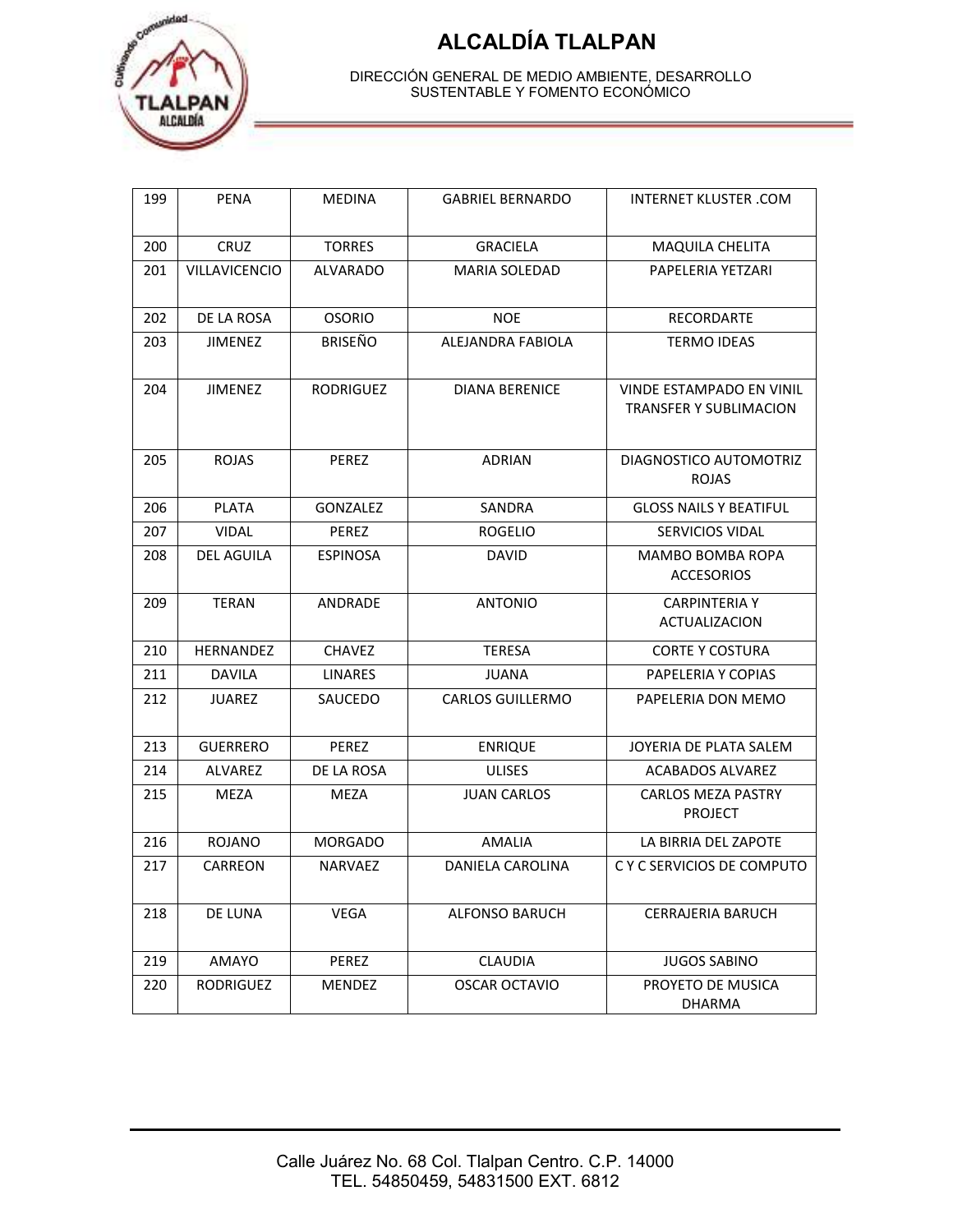

| 221 | <b>MARTINEZ</b>     | AMADOR          | LUZ MARIA              | JUGOS LA LUZ DESAYUNADOR                         |
|-----|---------------------|-----------------|------------------------|--------------------------------------------------|
| 222 | HERNANDEZ           | <b>MARTINEZ</b> | <b>ENRIQUETA</b>       | <b>BLANCOS</b>                                   |
| 223 | <b>DORANTES</b>     | <b>AVILA</b>    | <b>SAMANTA MARISOL</b> | <b>LA SANTA</b>                                  |
| 224 | <b>CERVANTES</b>    | MUÑOZ           | <b>ALBERTO</b>         | MECANICO SERVICIO<br><b>FIGUEROA</b>             |
| 225 | GONZALEZ            | <b>VERA</b>     | PALEMON HIGINIO        | SANTA MARIA TONACAYOTL                           |
| 226 | <b>NAVES</b>        | FERNANDEZ       | <b>MONICA</b>          | <b>COLIBRI PRODUCTOS</b><br>NATURALES            |
| 227 | SANTILLAN           | ALVAREZ         | <b>ADRIAN</b>          | <b>ESTETICA FASHION DE JOSS</b>                  |
| 228 | <b>BENITEZ</b>      | CABRERA         | <b>ROCIO</b>           | LA SOPA DE PIEDRA                                |
| 229 | <b>BALTAZAR</b>     | DELGADO         | <b>JUAN PABLO</b>      | <b>IMPULSO GRAFICO</b>                           |
| 230 | <b>GARCIA LARRE</b> | Y MERAZ         | <b>GABRIELA</b>        | LOLA-LÁ                                          |
| 231 | <b>VARGAS</b>       | <b>FLORES</b>   | <b>AMERICA SOFIA</b>   | CLINICA DENTAL AMERICA                           |
| 232 | FERNANDEZ           | <b>MOJICA</b>   | <b>ANALINE</b>         | <b>FARMACIA ALPHA</b>                            |
| 233 | CHAVEZ              | CASTREJON       | <b>JORGE</b>           | <b>HERRERIA EL TALLER</b>                        |
| 234 | <b>MARTINEZ</b>     |                 | CONSUELO               | LOS 3 POTRILLOS                                  |
| 235 | LUIS                | <b>OCAMPO</b>   | <b>JULIETA MONICA</b>  | PANADERIA MANCHAS                                |
| 236 | PEREZ               | LOPEZ           | HERMELINDA             | SELLO DE GOMA Y DISEÑO                           |
| 237 | <b>TAPIA</b>        | ROMERO          | <b>EVA AURORA</b>      | D'CARLOS GARAGE                                  |
| 238 | <b>MARTINEZ</b>     | PASTRANA        | <b>DAMIAN</b>          | MUNDO PROTESICO DENTAL                           |
| 239 | VAZQUEZ             | <b>TORRES</b>   | SIOMARA COPITZI        | <b>MERMELADAS Y CONSERVAS</b><br>XIOMARA         |
| 240 | <b>PINA</b>         | ZEPEDA          | <b>SUSY</b>            | TIENDA Y VERDURAS TUZY                           |
| 241 | <b>QUITON</b>       | <b>PRADO</b>    | <b>MARTHA GLADYS</b>   | EL JARDIN DE LAS CIRUELAS                        |
| 242 | <b>ROSALES</b>      | LOPEZ           | <b>RICARDO</b>         | <b>ANTOJITOS MEXICANOS</b><br>CABAÑA LAS FUENTES |
| 243 | <b>JUAREZ</b>       | <b>GARCIA</b>   | ORLANDO JONATHAN       | <b>GOLEM IMPRESIÓN 3 D</b>                       |
| 244 | <b>MUNOZ</b>        | <b>TORRES</b>   | <b>SERGIO</b>          | <b>KALI ATELIES</b>                              |
| 245 | <b>CRUZ</b>         | <b>CHAVEZ</b>   | GABRIEL                | SANTA PARRILLA                                   |
|     |                     |                 |                        |                                                  |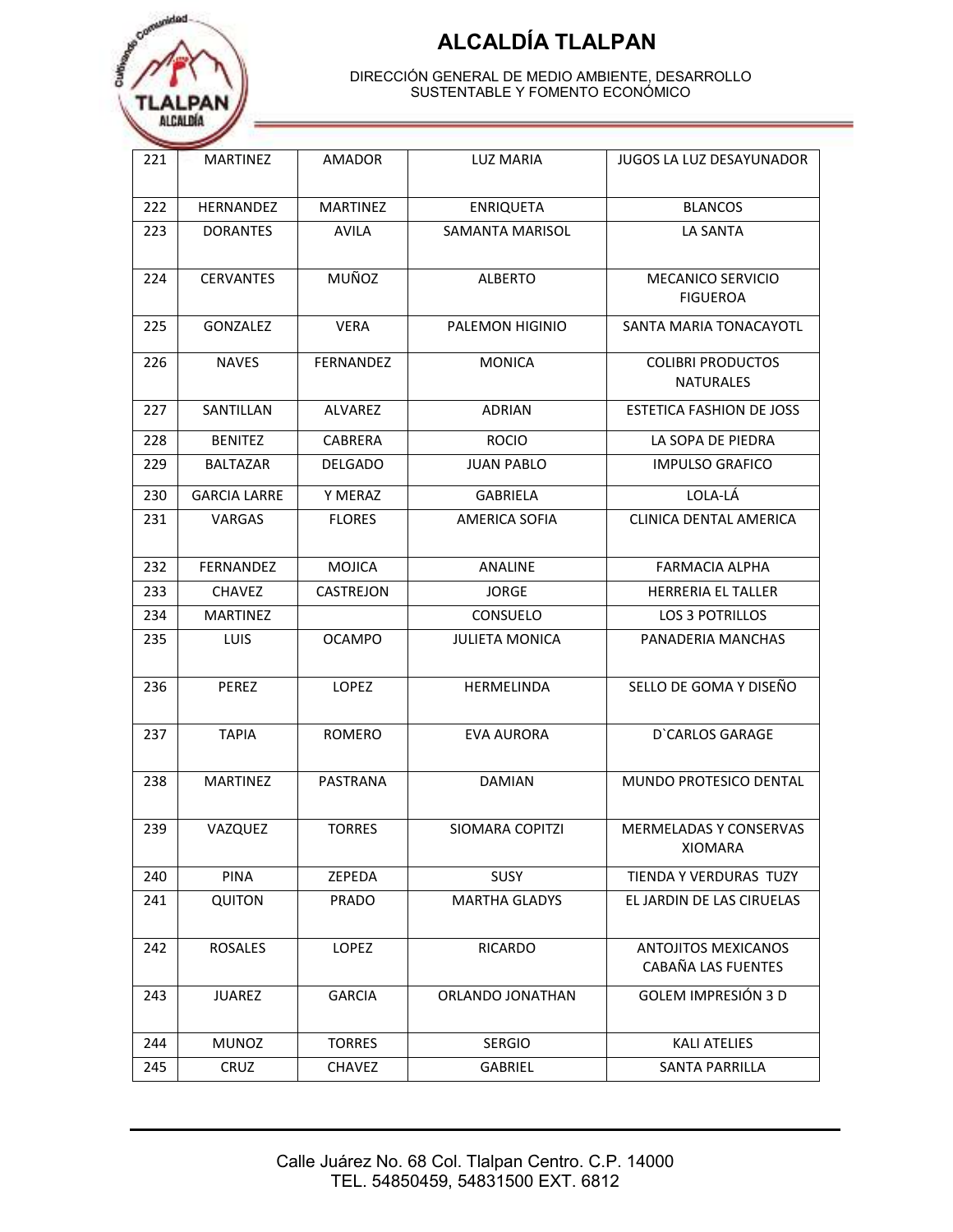



| 246 | <b>NACAR</b>     | <b>MARTINEZ</b>  | ALEJANDRA                   | <b>HAPPY NAILS</b>                                |
|-----|------------------|------------------|-----------------------------|---------------------------------------------------|
| 247 | DE LA PAZ        | ALBARRAN         | <b>MARIA DE LOS ANGELES</b> | <b>INFLANTIL</b>                                  |
| 248 | <b>MORONES</b>   | <b>RODRIGUEZ</b> | <b>INGRID MARISOL</b>       | <b>SPA Y NAILS AMORE</b>                          |
| 249 | <b>GARCIA</b>    | <b>ALONSO</b>    | <b>LETICIA</b>              | <b>CREACIONES LETY</b>                            |
| 250 | <b>HERNANDEZ</b> | <b>HERNANDEZ</b> | LAURA                       | <b>CONFECCIONES LAURA</b>                         |
| 251 | PEREZ            | HERNANDEZ        | REYNA                       | REYNA                                             |
| 252 | <b>ASCENCIO</b>  | <b>GALLEGOS</b>  | <b>VERONICA</b>             | <b>VERO Y MILMY BEAUTY</b><br>SALON               |
| 253 | <b>COLIN</b>     | <b>ESCALONA</b>  | <b>HUMBERTO GERARDO</b>     | CAFFEEXQUISITO                                    |
| 254 | <b>TAPIA</b>     | GONZALEZ         | ARGELIA                     | <b>OJOS FELINOS</b>                               |
| 255 | CARRILLO         | <b>TENORIO</b>   | <b>FERNANDO</b>             | CARPINTERIA EL CLAVO                              |
| 256 | <b>ALQUICIRA</b> | <b>FERREYRA</b>  | <b>MARTHA</b>               | <b>ABARROTES TREBOL</b>                           |
| 257 | ALARCON          | LIZARDI          | <b>VIRGINIA</b>             | DESHIDRATACION DE FRUTAS<br>ELMA                  |
| 258 | <b>ROCHA</b>     | DE LA ROSA       | ANAYELY                     | ANA ZABDI ROPA Y REGALOS                          |
| 259 | LUNA             | <b>SILVA</b>     | <b>MARINA</b>               | LUNA                                              |
| 260 | LOPEZ            | SALGADO          | SONIA                       | ALQUILADORA DE SILLAS Y<br><b>MESAS TONY</b>      |
| 261 | ARRIAGA          | <b>REYES</b>     | <b>MARLEM</b>               | <b>ABARROTES MAR</b>                              |
| 262 | MARTINEZ         | <b>BETANZOS</b>  | ROSA MARIA                  | <b>FUENTE DE VIDA J.NISSI</b>                     |
| 263 | SANABRIA         | ORTIZ            | <b>MARIA ELENA</b>          | <b>BLANCOS</b>                                    |
| 264 | <b>GALLEGOS</b>  | <b>GARCIA</b>    | <b>GABRIELA ADRIANA</b>     | <b>AGF TEXTILES</b>                               |
| 265 | COPADO           | <b>GUERRERO</b>  | <b>MARIA EUGENIA</b>        | FUENTE DE SODAS MARU'S                            |
| 266 | SANTIAGO         | SANJUAN          | <b>FELIPE</b>               | <b>ABARROTES JASSIEL</b>                          |
| 267 | <b>JUAREZ</b>    | <b>ROJAS</b>     | GABRIELA                    | HORTALIZAS VIDA VIVA                              |
| 268 | <b>PALACIOS</b>  | <b>MORADO</b>    | <b>JUAN CARLOS</b>          | SERVICIO PALACIOS<br><b>MANTENIMIENTO GENERAL</b> |
| 269 | ZURDO            | <b>RAMOS</b>     | <b>MARINA</b>               | JUGOS MARINA                                      |
| 270 | VILLAREAL        | AVILA            | <b>HUGO</b>                 | <b>TLAPALERIA "FURBY"</b>                         |
|     |                  |                  |                             |                                                   |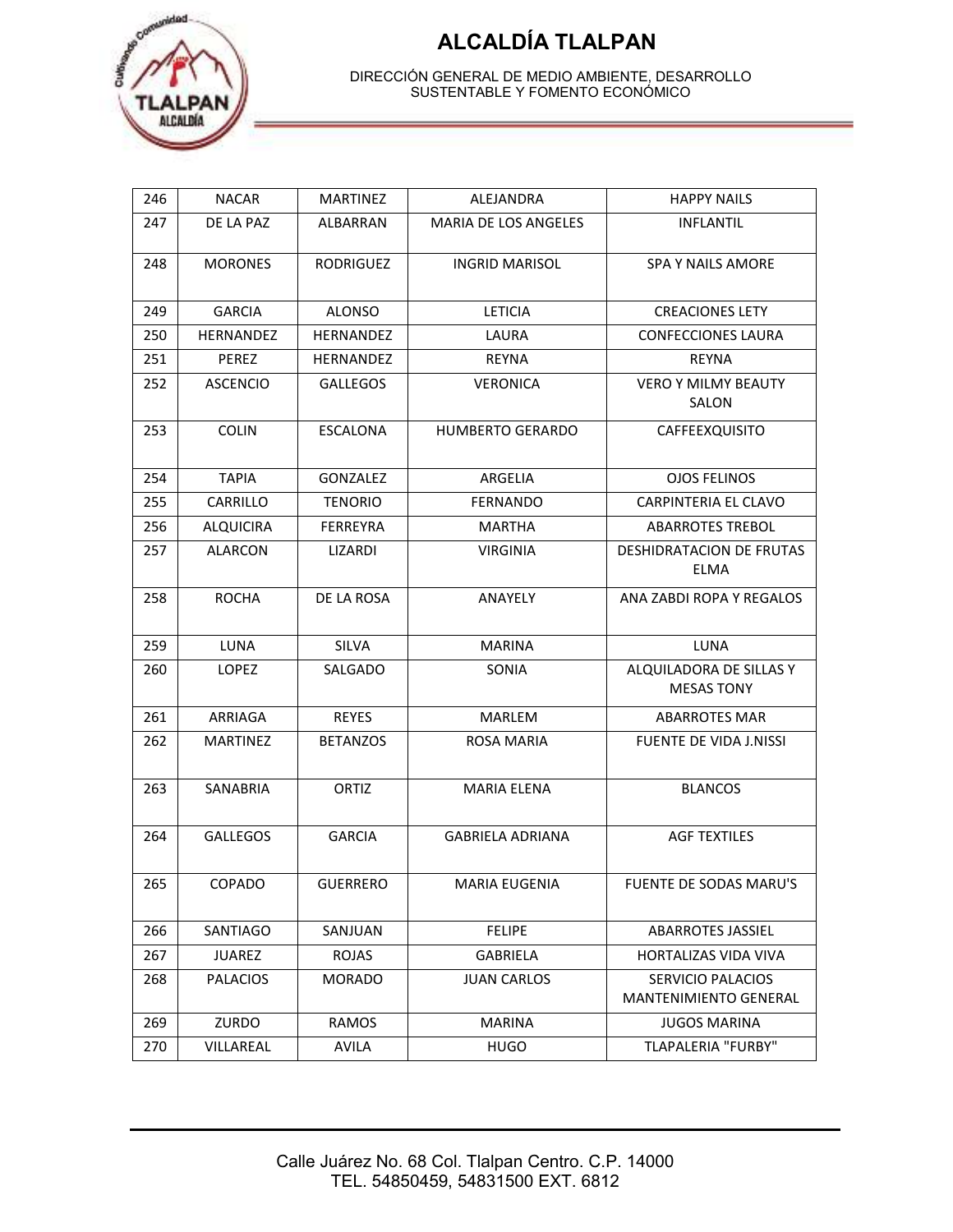

| EMPANADAS, REPOSTERIA Y<br>MAS "LA GUERA"                   |
|-------------------------------------------------------------|
| <b>GOTITA DE LUNA</b>                                       |
| OTTICA GIOVANNI GIAVELLI                                    |
| PALETERIA Y NEVERIA<br>JARAMILLO'S                          |
| SIENDO SINO -<br>SUBLIMACIÓN, SERIGRAFÍA<br>Y GRABADO LÁSER |
| <b>VULCANIZADORA Y</b><br>REFACCIONARIA ANCOMEX             |
| DISEÑO EL HIT                                               |
| <b>TALLER RUFIAN</b>                                        |
| ALITAS "VAZQUEZ VUELA"                                      |
| DISTRIBUIDORA AVICOLA<br><b>LOS COLORADOS</b>               |
| LA COCINA DE LETY                                           |
| FOTO ESTUDIO RAMIREZ                                        |
| PAPELERIA TWINS                                             |
|                                                             |
| RE-VIVIR "ILUMINANDO                                        |
|                                                             |
| EL RINCONCITO DE HILDIS                                     |
|                                                             |
| EL CROQUETON PET FOOD                                       |
| ESTETICA Y BARBERIA BLISS                                   |
|                                                             |
| DENTAL HEALT                                                |
| <b>SWEET CAKE</b>                                           |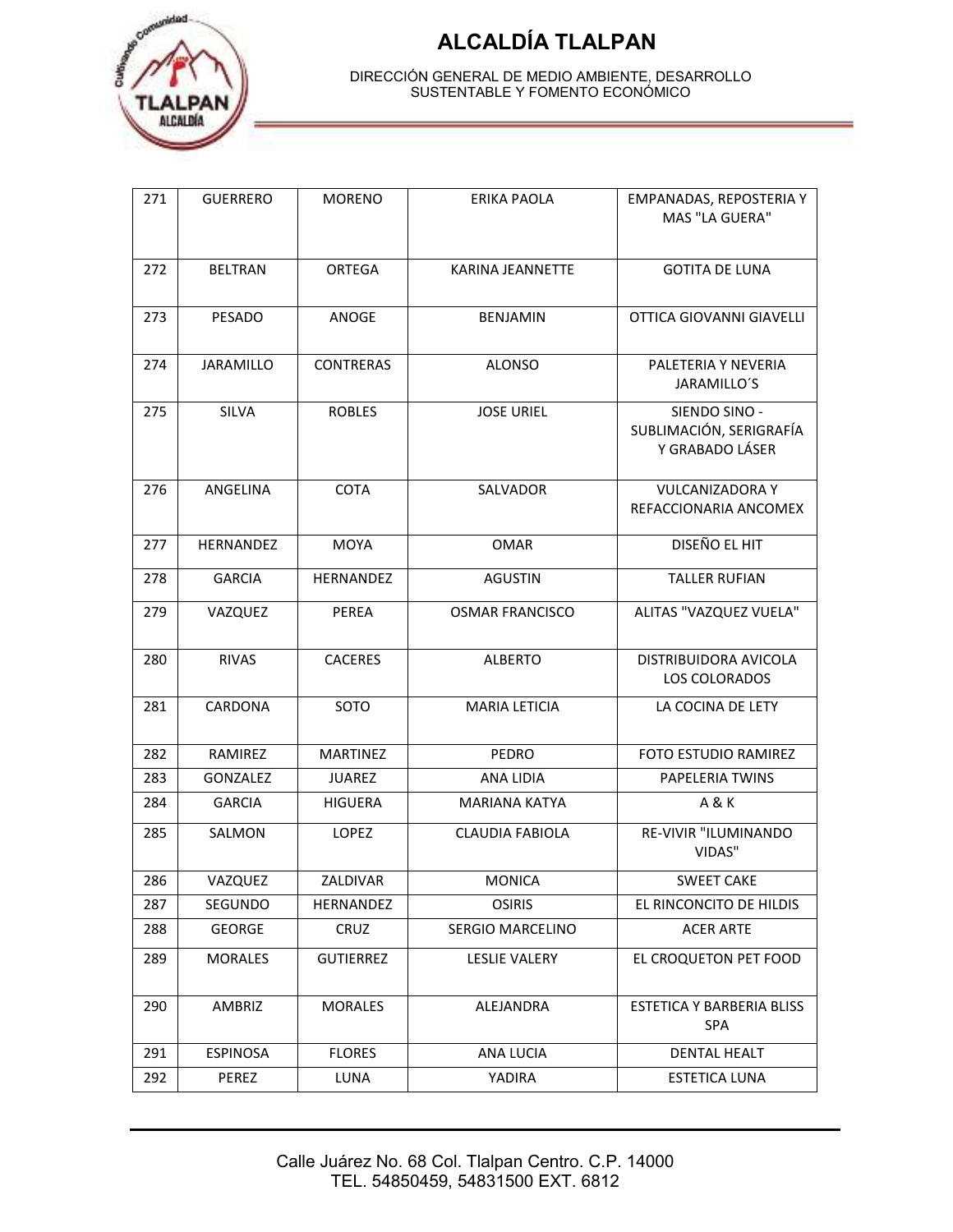

| 293 | MENDOZA           | <b>GARCIA</b>    | <b>CITLALY</b>         | THE CREPSSONS                                                     |  |
|-----|-------------------|------------------|------------------------|-------------------------------------------------------------------|--|
| 294 | <b>DUQUE</b>      | PEÑALOZA         | <b>ELVA</b>            | TLAPALERIA LA MONTAÑEZA                                           |  |
| 295 | HERNANDEZ         | <b>AGUIRRE</b>   | <b>ADRIAN</b>          | <b>HER-CAR ANTOJITOS EL</b><br><b>AREA VERDE</b>                  |  |
| 296 | <b>MARTINEZ</b>   | SANDOVAL         | SALVADOR               | <b>CIBER KATRIEL XCARET</b>                                       |  |
| 297 | YAÑEZ             | CRUZ             | <b>MARCO AURELIO</b>   | CARPINTERIA YAÑEZ<br>MUEBLES Y ACABADOS                           |  |
| 298 | <b>MAYA</b>       | <b>HERNANDEZ</b> | <b>RICARDO</b>         | VETERINARIA                                                       |  |
| 299 | <b>PEREZ</b>      | <b>OROPEZA</b>   | <b>FABIAN JAVIER</b>   | <b>DULCERIA Y MATERIAS</b><br>PRIMAS "MAGICA"                     |  |
| 300 | <b>MARTINEZ</b>   | CARRILLO         | MARGARITA              | <b>EMPANADAS MARTINEZ</b>                                         |  |
| 301 | <b>AMAYA</b>      | RIVERA           | <b>NORBERTO</b>        | ABARROTES SANTA URSULA<br>LA FE                                   |  |
| 302 | <b>MARQUEZ</b>    | <b>ALCOCER</b>   | <b>NELY</b>            | CLINICA ODONTOLOGICA<br>SMILE DENT                                |  |
| 303 | GONZALEZ          | <b>BAZAN</b>     | <b>JORGE</b>           | <b>MAGUIBER BAZAN</b>                                             |  |
| 304 | <b>REYNOSO</b>    | <b>CASTRO</b>    | <b>MARIA MAGDALENA</b> | THE QUEEN CASHES<br><b>BOUTIQUE TQLM</b>                          |  |
| 305 | <b>GUEVARA</b>    | <b>RUISEÑOR</b>  | <b>ROSAURA</b>         | <b>INVERNADERO</b><br><b>SUSTENTABLE LA</b><br>REMOLACHA CONTENTA |  |
| 306 | PEÑA              | <b>MEDINA</b>    | <b>ALAN JULIAN</b>     | PURIFICADORA AQUA CLYVA                                           |  |
| 307 | <b>BARRERA</b>    | <b>JUAREZ</b>    | <b>ROBERTO</b>         | <b>CARPINTER'S</b>                                                |  |
| 308 | <b>LOPEZ</b>      | <b>PACHECO</b>   | <b>NANCY</b>           | <b>MEXIPLASTICAS</b><br><b>ENCAPSULADOS EN RESINA</b>             |  |
| 309 | <b>HINOSTROZA</b> | <b>ESQUIVEL</b>  | <b>HECTOR</b>          | EL CONSUELO DEL COMER                                             |  |
| 310 | <b>ESCOBAR</b>    | <b>CISNEROS</b>  | <b>OYUKI</b>           | <b>MOTO REFACCIONES ARAEL</b>                                     |  |
| 311 | <b>REYES</b>      | <b>MOJICA</b>    | PETRA PATRICIA         | <b>ABUELITA MARIA</b>                                             |  |
| 312 | <b>MAYET</b>      | <b>GUZMAN</b>    | PRICILLA JOCELYN       | TIENDA NATURISTA DE<br>REGALOS XIVALI                             |  |
| 313 | DE PAZ            | <b>MANCERA</b>   | DIETER OTTO            | <b>VLAST</b>                                                      |  |
| 314 | <b>JIMENEZ</b>    | <b>BRISEÑO</b>   | <b>ARMANDO URIEL</b>   | DECO 3D                                                           |  |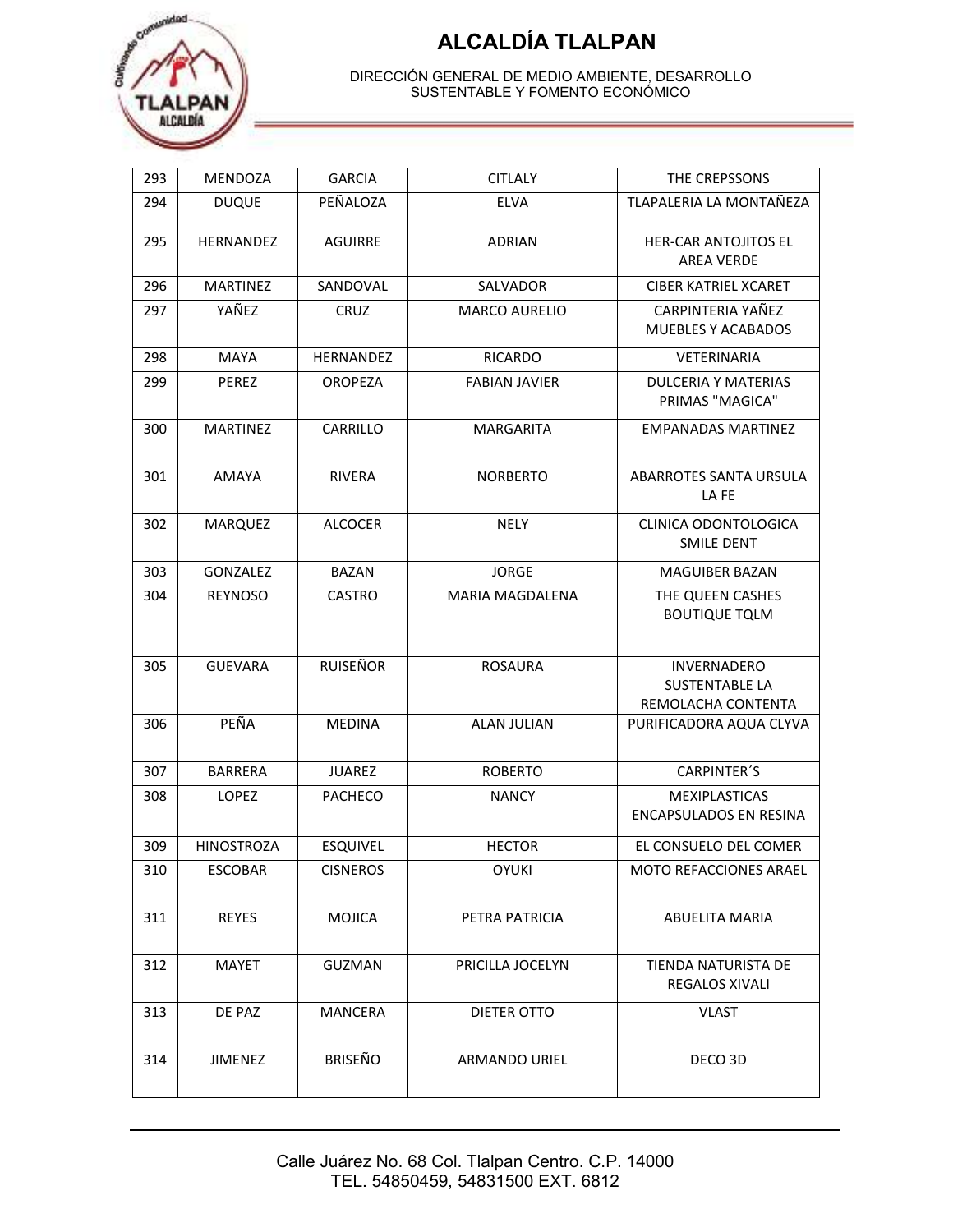

| 315 | <b>DIAZ</b>      | <b>REYES</b>      | <b>ANA LAURA</b>     | <b>ANTOJITOS DIAZ</b>                                              |  |
|-----|------------------|-------------------|----------------------|--------------------------------------------------------------------|--|
| 316 | <b>GARCIA</b>    | <b>RODRIGUEZ</b>  | <b>JUAN GERMAN</b>   | PAPELERIA LIDIA II                                                 |  |
| 317 | ORTIZ            | <b>BAUTISTA</b>   | <b>JESUS ROSENDO</b> | MADER-ART                                                          |  |
| 318 | <b>PINEDA</b>    | LUNA              | MARIA DE LOS ANGELES | <b>FARMACIAS EREL</b>                                              |  |
| 319 | <b>BALANDRAN</b> |                   | <b>ANDRES</b>        | ALBAÑILERIA ANDRES                                                 |  |
| 320 | <b>NAVARRO</b>   | <b>ALDERETE</b>   | SHARINA DEL ROSARIO  | PURIFICADORA AQUANINA                                              |  |
| 321 | <b>AGUILAR</b>   | <b>GONZALEZ</b>   | <b>VERONICA</b>      | <b>COSTURAS VERONICA</b>                                           |  |
| 322 | SALAZAR          | <b>GUTIERREZ</b>  | <b>JUANA</b>         | <b>MINI GORDITAS</b>                                               |  |
| 323 | <b>FUENTES</b>   | <b>MALDONADO</b>  | <b>JORGE</b>         | <b>DEPOSITO FATIMA</b>                                             |  |
| 324 | <b>LOPEZ</b>     | <b>REZA</b>       | <b>DULCE KARINA</b>  | <b>CONSULTORIO DENTAL</b><br><b>SMART DENTAL</b>                   |  |
| 325 | <b>FRANCO</b>    | <b>NAVA</b>       | <b>ARTURO</b>        | A POLLO                                                            |  |
| 326 | <b>BARAJAS</b>   | <b>SANCHEZ</b>    | <b>MARIA TERESA</b>  | TERE BARAJAS DISEÑO.<br><b>MANUFACTURAS Y</b><br><b>CREACIONES</b> |  |
| 327 | <b>FAVILA</b>    | SOTO              | <b>MONICA</b>        | <b>DON PASTE</b>                                                   |  |
| 328 | <b>FLORES</b>    | <b>DIAZ</b>       | <b>JOSE LUIS</b>     | S.S. SISTEMAS Y SEGURIDAD                                          |  |
| 329 | HERNANDEZ        | SALAZAR           | <b>ANA MARIA</b>     | <b>FORRAJERIA NISSI</b><br><b>HERNANDEZ</b>                        |  |
| 330 | <b>BAUTISTA</b>  | <b>TOME</b>       | PEDRO REFUGIO        | <b>CARPINTERIA TOME</b>                                            |  |
| 331 | <b>GARCIA</b>    | CASTILLO          | <b>TEODORO</b>       | RANCHO EL ENCINO                                                   |  |
| 332 | DE HARO          | <b>MC FARLAND</b> | <b>WANDA</b>         | <b>WANDADELIS ARTE EN</b><br><b>MANZANAS CUBIERTAS</b>             |  |
| 333 | ALEMAN           | SEGUNDO           | MARCELA              | <b>HULES PEDREGAL</b>                                              |  |
| 334 | <b>LOPEZ</b>     | <b>FLORES</b>     | <b>DOLORES</b>       | <b>DANIELLE ZAPATERIA</b>                                          |  |
| 335 | <b>GARCIA</b>    | <b>MARTINEZ</b>   | <b>ARNULFO</b>       | <b>KARLITA</b>                                                     |  |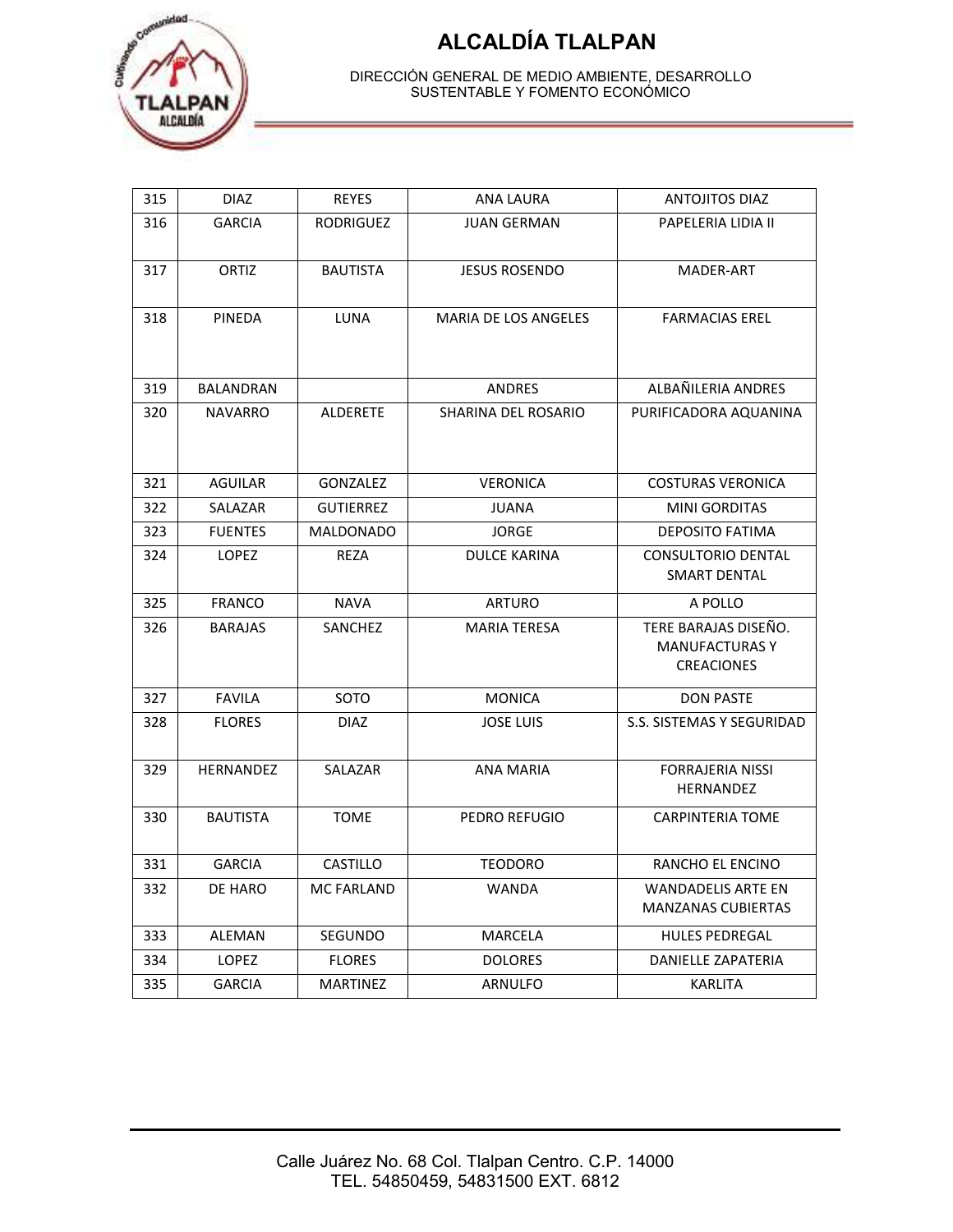

DIRECCIÓN GENERAL DE MEDIO AMBIENTE, DESARROLLO SUSTENTABLE Y FOMENTO ECONÓMICO

#### LISTA DE LOS PROYECTOS APROBADOS

|                | PROYECTOS PRODUCTIVOS COOPERTIVAS                                     |                                                        |  |  |  |  |
|----------------|-----------------------------------------------------------------------|--------------------------------------------------------|--|--|--|--|
| No.            | <b>NOMBRE</b>                                                         | <b>PROYECTO</b>                                        |  |  |  |  |
| $\mathbf{1}$   | TALLER TEXTIL EL GÜERO, S.C. DE R.L. DE C.V.                          | TALLER TEXTIL EL GÜERO                                 |  |  |  |  |
| 2              | SENKA LAB, S.C. DE R.L. DE C.V.                                       | <b>SENKA LAB</b>                                       |  |  |  |  |
| 3              | DIZANE MARUKU, S.C. DE R.L. DE C.V.                                   | DIZANE MARUKU                                          |  |  |  |  |
| $\overline{4}$ | PICAZO S NAILS SPA, S.C. DE R.L. DE C.V.                              | PICAZO S NAILS SPA                                     |  |  |  |  |
| 5              | TLAPIXCALTITLA, S.C. DE R.L. DE C.V.                                  | TLAPIXCALTITLA                                         |  |  |  |  |
| 6              | TORTILLERIA Y MOLINO HERMANOS RIOS, S.C.<br>DE R.L. DE C.V            | TORTILLERIA Y MOLINO HERMANOS RIOS                     |  |  |  |  |
| $\overline{7}$ | VM TORTILLERIA S.C. DE R.L. DE C.V.                                   | <b>VM TORTILLERIA</b>                                  |  |  |  |  |
| 8              | BORDADOS Y MANUALIDADES MI ESPERANZA<br>TLALPAN S.C. DE R.L. DE C.V.  | BORDADOS Y MANUALIDADES MI ESPERANZA<br><b>TLALPAN</b> |  |  |  |  |
| 9              | LAVANDERIA E S.C. DE R.L. DE C.V.                                     | LAVANDERIA E                                           |  |  |  |  |
| 10             | COOPERATIVA PIXCA CAMPESINA S.C. DE R.L.<br>DE C.V.                   | COOPERATIVA PIXCA CAMPESINA                            |  |  |  |  |
| 11             | NUSNO S.C. DE R.L. DE C.V.                                            | <b>NUSNO</b>                                           |  |  |  |  |
| 12             | LACTEOS Y SERIVADOS NAMATECOMI, S.C. DE<br>R.L. DE C.V.               | LACTEOS Y SERIVADOS NAMATECOMI                         |  |  |  |  |
| 13             | TEXTIL CODAMI, S.C. DE R.L. DE C.V.                                   | <b>TEXTIL CODAMI</b>                                   |  |  |  |  |
| 14             | TEXTILES ANGEL CAMILA EL GUARDA S.C. DE<br>R.L.                       | TEXTILES ANGEL CAMILA EL GUARDA                        |  |  |  |  |
| 15             | BANQUETES ITZAÉ S.C. DE R.L. DE C.V.                                  | <b>BANQUETES ITZAÉ</b>                                 |  |  |  |  |
| 16             | COOPERATIVA TEXTIL VAZQUEZ PARRES, S.C.<br>DE R.L. DE C.V.            | COOPERATIVA TEXTIL VAZQUEZ PARRES                      |  |  |  |  |
| 17             | COOPERATIVA TEXTIL EL OASIS DEL TRABAJO,<br>S.C. DE R.L. DE C.V.      | COOPERATIVA TEXTIL EL OASIS DEL TRABAJO                |  |  |  |  |
| 18             | TEXTILES 5 DE MAYO S.C. DE R.L. DE C.V.                               | <b>TEXTILES 5 DE MAYO</b>                              |  |  |  |  |
| 19             | HERRERIA Y ESTRUCTURAS LIGERAS KADIM, S.C<br>DE R.L. DE C.V.          | HERRERIA Y ESTRUCTURAS LIGERAS KADIM                   |  |  |  |  |
| 20             | SHALOM COFFEE S.C. DE R.L. DE C.V.                                    | <b>SHALOM COFFEE</b>                                   |  |  |  |  |
| 21             | CREATIVO, MATERIAL DIDÁCTICO, S.C. DE R.L.<br>DE C.V.                 | CREATIVO, MATERIAL DIDÁCTICO                           |  |  |  |  |
| 22             | RICHALMED S.C. DER.L. DE C.V.                                         | RICHALMED                                              |  |  |  |  |
| 23             | LAS FLORES DE XITLA S.C. DE R.L. DE C.V.                              | LAS FLORES DE XITLA                                    |  |  |  |  |
| 24             | DISTRIBUIDORA INTERNACIONAL DE<br>ORTODONCIA DIO S.C. DE R.L. DE C.V. | DISTRIBUIDORA INTERNACIONAL DE<br>ORTODONCIA DIO       |  |  |  |  |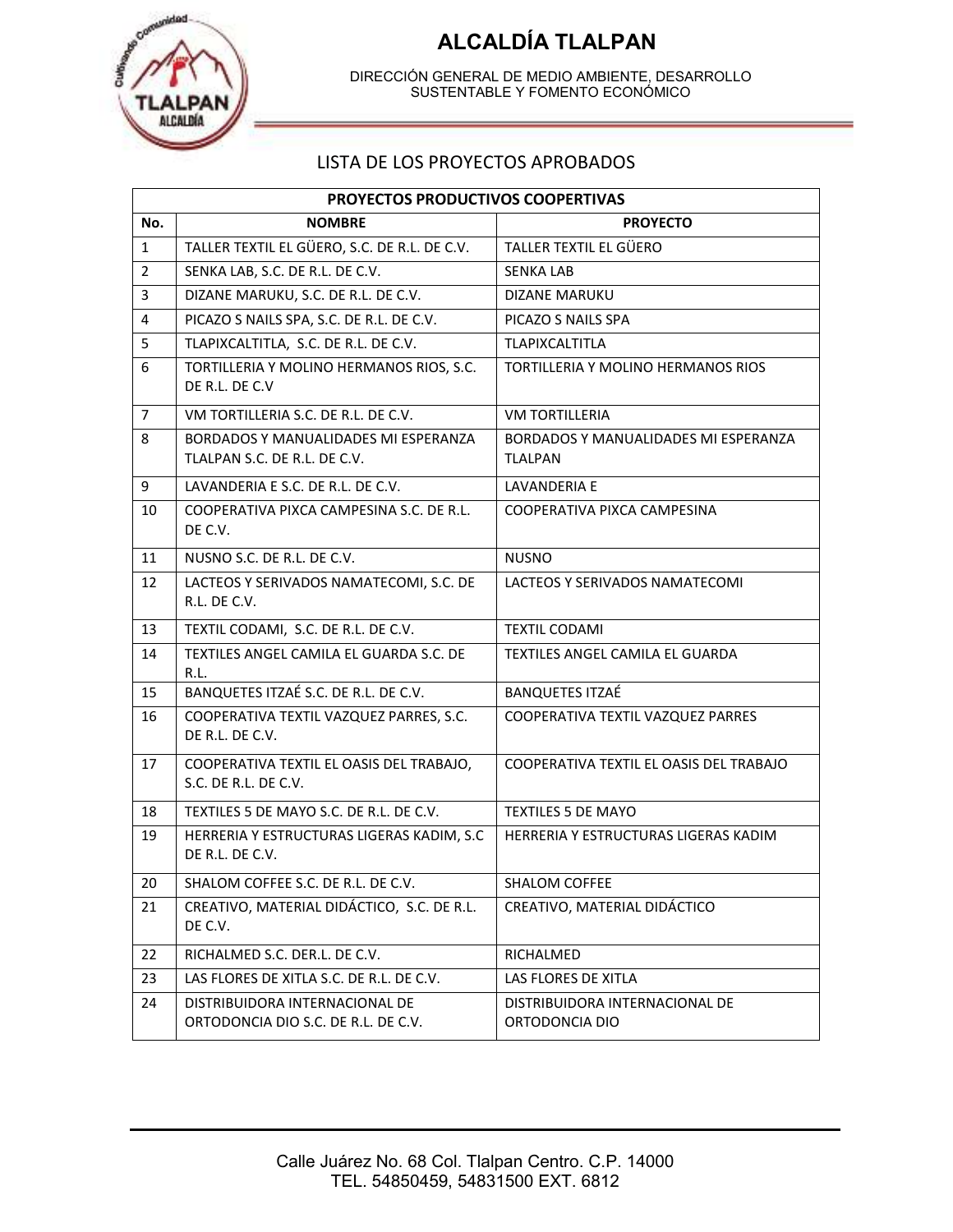

| 25 | MUJERES TLALCOLIGIA S.C. DE R.L. DE C.V.                      | <b>MUJERES TLALCOLIGIA</b>           |
|----|---------------------------------------------------------------|--------------------------------------|
| 26 | DISEÑOS Y CONFECCIONES TEQUIMILLA, S.C.<br>DE R.L. DE C.V.    | DISEÑOS Y CONFECCIONES TEQUIMILLA    |
| 27 | LIMTOP SERVICIOS S.C. DE R.L. DE C.V.                         | LIMTOP SERVICIOS                     |
| 28 | MUEBLES SAN MIGUEL TOPILEJO, S.C. DE R.L.<br>DE C.V.          | MUEBLES SAN MIGUEL TOPILEJO          |
| 29 | ALAS BURG MAKEM S.C. DE R.L. DE C.V.                          | <b>ALAS BURG MAKEM</b>               |
| 30 | GMZ ARQUITECTURA Y DISEÑO S.C. DE R.L. DE<br>C.V.             | GMZ ARQUITECTURA Y DISEÑO            |
| 31 | PUNTOS SUSPENSIVOS COMUNICACIÓN, S.C.<br>DE R.I. DE C.V.      | PUNTOS SUSPENSIVOS COMUNICACIÓN      |
| 32 | CONFECCIONES LUHY S.C. DE R.L. DE C.V.                        | <b>CONFECCIONES LUHY</b>             |
| 33 | LOS DULCES LOCOS S.C. DE R.L. DE C.V.                         | <b>LOS DULCES LOCOS</b>              |
| 34 | CENTRO INFANTIL COMUNITARIO GREÑITAS,<br>S.C. DE R.L. DE C.V. | CENTRO INFANTIL COMUNITARIO GREÑITAS |
| 35 | STUDIO GOHIN S.C. DE R.L. DE C.V.                             | S.C. DE R.L. DE C.V.                 |
| 36 | NICTHÉ HA BOTÁNICA S.C. DE R.L. DE C.V.                       | NICTHÉ HA BOTÁNICA                   |
| 37 | TEXTIL Y TAPIZ DULIS S.C. DE R.L. DE C.V.                     | <b>TEXTIL Y TAPIZ DULIS</b>          |
| 38 | PASTELERIA Y NEVERIA PIÑAS LOCAS, S.C. DE<br>R.I. DF C.V.     | PASTELERIA Y NEVERIA PIÑAS LOCAS     |
| 39 | CENTRO TERAPÉUTICO HUN OL S.C. DE R.L. DE<br>C.V.             | <b>CENTRO TERAPÉUTICO HUN OL</b>     |
| 40 | PLANTA PURIFICADORA MARDEL, S.C. DE R.L.<br>DE C.V.           | PLANTA PURIFICADORA MARDEL           |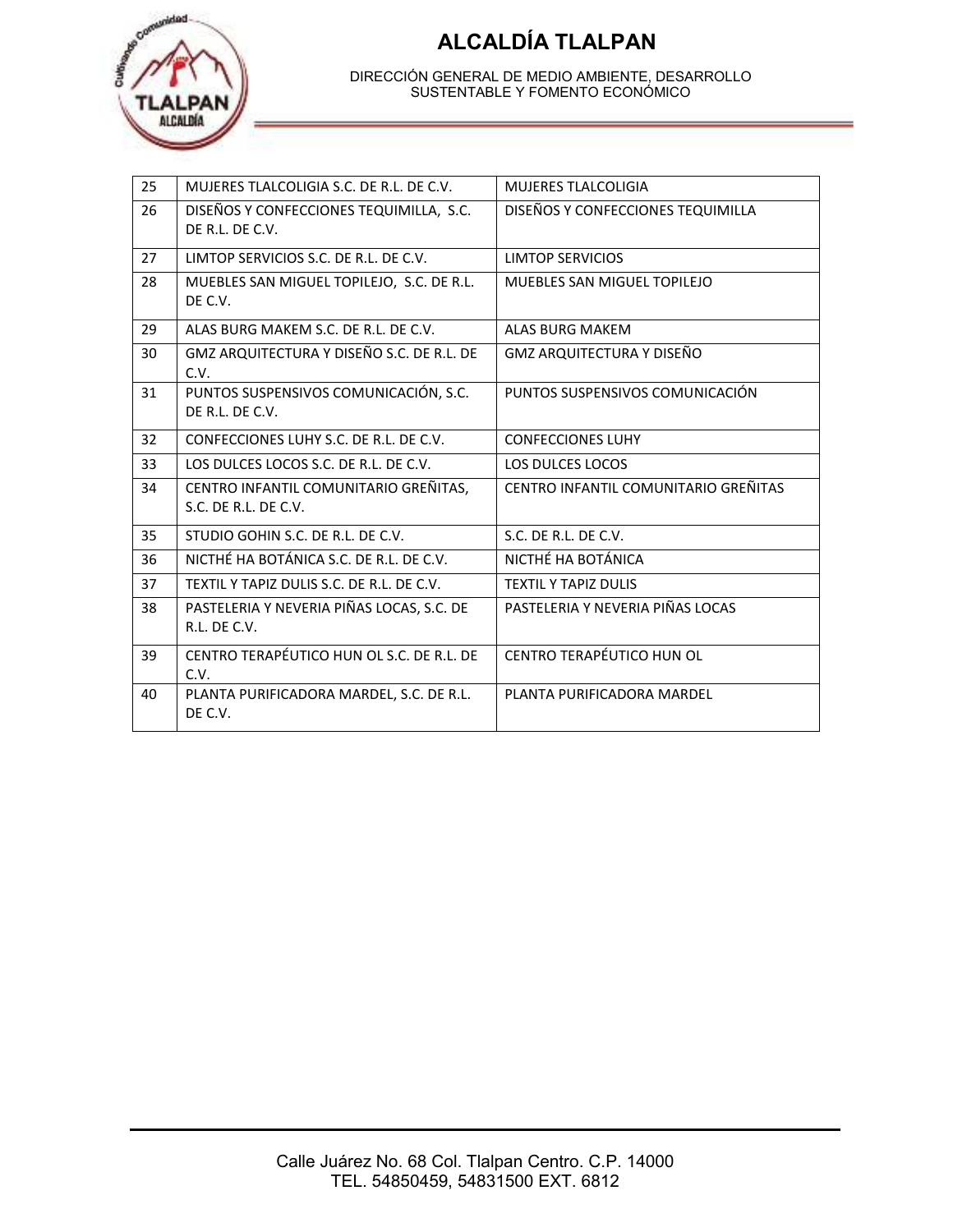

DIRECCIÓN GENERAL DE MEDIO AMBIENTE, DESARROLLO SUSTENTABLE Y FOMENTO ECONÓMICO

#### **PROGRAMA "CULTIVANDO ECONOMÍA SUSTENTABLE Y SOLIDARIA TLAPAN 2019"**

#### LISTA DE LOS PROYECTOS ESPECIFICOS APROBADOS

| <b>PROYECTOS DE ECOTURISMO Y TURISMO SUSTENTABLE</b> |                                            |                                                   |  |  |
|------------------------------------------------------|--------------------------------------------|---------------------------------------------------|--|--|
| No.                                                  | <b>NOMBRE</b>                              | <b>PROYECTO</b>                                   |  |  |
| 1                                                    | JOSÉ LUIS GARCÍA RODRÍGUEZ                 | ECOCAMP                                           |  |  |
| $\mathcal{P}$                                        | ANDREA PAULINA MARTÍNEZ CRUZ               | <b>CASA XITLE</b>                                 |  |  |
| 3                                                    | CARLOS PASALAGUA MIRELES                   | TURISMO GASTRON/CABAÑA MIRELES LA<br><b>POLEA</b> |  |  |
| $\overline{4}$                                       | <b>GLORIA ESTELA VILLOTA MORAN</b>         | SENDERO URBANO PEATONAL                           |  |  |
| 5                                                    | ELIZA LUCERO REYNOSO                       | TÍO WALDO                                         |  |  |
| 6                                                    | ABUNDÍA CASALEZ REBOLLAR                   | CABAÑA LOS COMPADRES                              |  |  |
| $\overline{7}$                                       | XITLE TEMAZCAL & SPA, S.C. DE R.L. DE C.V. | XITLE TEMAZCAL Y SPA                              |  |  |
| 8                                                    | MERCEDES CAMACHO ESQUIVEL                  | CABAÑA CAMINITO A CHALMA                          |  |  |

| <b>PROYECTOS PRODUCTIVOS DE COMERCIALIZACIÓN</b> |                                                                    |                  |                               |                                                       |
|--------------------------------------------------|--------------------------------------------------------------------|------------------|-------------------------------|-------------------------------------------------------|
| No                                               | <b>NOMBRE</b>                                                      |                  |                               | <b>PROYECTO</b>                                       |
| 1                                                | CATAÑO                                                             | RAMIREZ          | <b>JORGE LUIS</b>             | <b>TLALPAN CRECE</b>                                  |
| $\mathcal{P}$                                    | <b>BONILLA</b>                                                     | <b>CONTRERAS</b> | <b>LUIS</b><br><b>EDUARDO</b> | <b>PRADERA VERDE</b>                                  |
| 3                                                | VALERA                                                             | VAZQUEZ          | <b>ALDO</b>                   | LA TROJE                                              |
| 4                                                | GONZALEZ                                                           | <b>FLORES</b>    | <b>EDITH</b>                  | <b>CONTACTO RURAL</b>                                 |
| 5                                                | COOPERATIVA PRODUCTORA TEXTIL GRUPO TLALPAN S.C DE<br>R.L. DE C.V. |                  |                               | COOPERATIVA PRODUCTORA<br><b>TEXTIL GRUPO TLALPAN</b> |